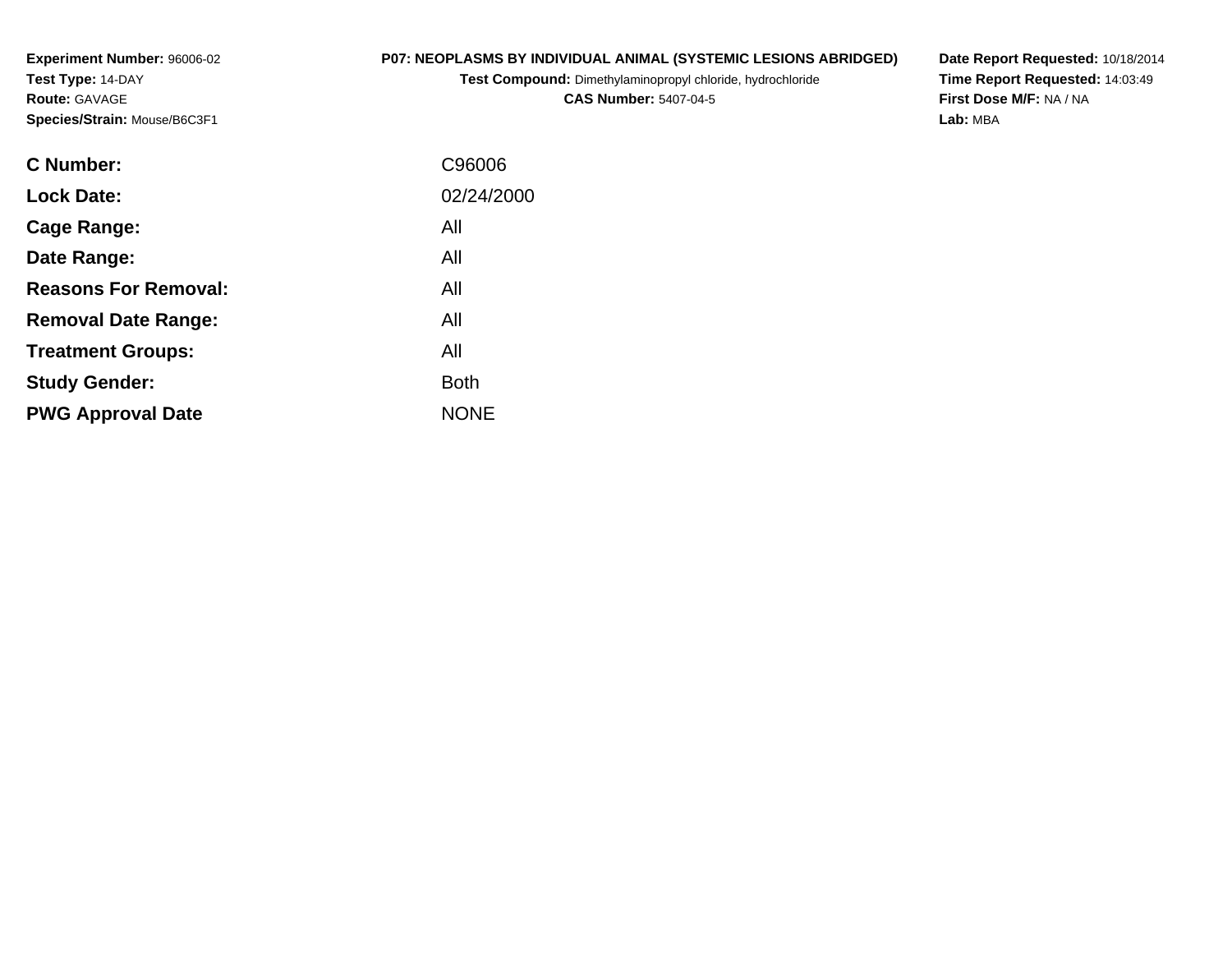| Experiment Number: 96006-02<br>Test Type: 14-DAY<br>Route: GAVAGE<br>Species/Strain: Mouse/B6C3F1 |                  |                       | P07: NEOPLASMS BY INDIVIDUAL ANIMAL (SYSTEMIC LESIONS ABRIDGED)<br>Test Compound: Dimethylaminopropyl chloride, hydrochloride<br><b>CAS Number: 5407-04-5</b> | Date Report Requested: 10/18/2014<br>Time Report Requested: 14:03:49<br>First Dose M/F: NA / NA<br>Lab: MBA |
|---------------------------------------------------------------------------------------------------|------------------|-----------------------|---------------------------------------------------------------------------------------------------------------------------------------------------------------|-------------------------------------------------------------------------------------------------------------|
|                                                                                                   | DAY ON TEST      |                       |                                                                                                                                                               |                                                                                                             |
| <b>B6C3F1 Mouse Male</b>                                                                          |                  |                       |                                                                                                                                                               |                                                                                                             |
| <b>VEHICLE CONTROL</b>                                                                            |                  |                       |                                                                                                                                                               |                                                                                                             |
|                                                                                                   | <b>ANIMAL ID</b> |                       |                                                                                                                                                               |                                                                                                             |
| <b>Alimentary System</b>                                                                          |                  | <i><b>*TOTALS</b></i> |                                                                                                                                                               |                                                                                                             |
|                                                                                                   |                  |                       |                                                                                                                                                               |                                                                                                             |
| <b>NONE</b><br><b>Cardiovascular System</b>                                                       |                  |                       |                                                                                                                                                               |                                                                                                             |
| <b>NONE</b><br><b>Endocrine System</b>                                                            |                  |                       |                                                                                                                                                               |                                                                                                             |
| <b>NONE</b><br><b>General Body System</b>                                                         |                  |                       |                                                                                                                                                               |                                                                                                             |
| <b>NONE</b><br><b>Genital System</b>                                                              |                  |                       |                                                                                                                                                               |                                                                                                             |
| <b>NONE</b><br><b>Hematopoietic System</b>                                                        |                  |                       |                                                                                                                                                               |                                                                                                             |
| <b>NONE</b><br><b>Integumentary System</b>                                                        |                  |                       |                                                                                                                                                               |                                                                                                             |
| <b>NONE</b><br><b>Musculoskeletal System</b>                                                      |                  |                       |                                                                                                                                                               |                                                                                                             |
| <b>NONE</b><br><b>Nervous System</b>                                                              |                  |                       |                                                                                                                                                               |                                                                                                             |
| <b>NONE</b>                                                                                       |                  |                       |                                                                                                                                                               |                                                                                                             |
|                                                                                                   |                  |                       |                                                                                                                                                               |                                                                                                             |
| * Total animals with tissue examined microscopically; Total animals with tumor                    |                  |                       | M Missing tissue                                                                                                                                              |                                                                                                             |

+ ..Tissue examined microscopically

I ..Insufficient tissue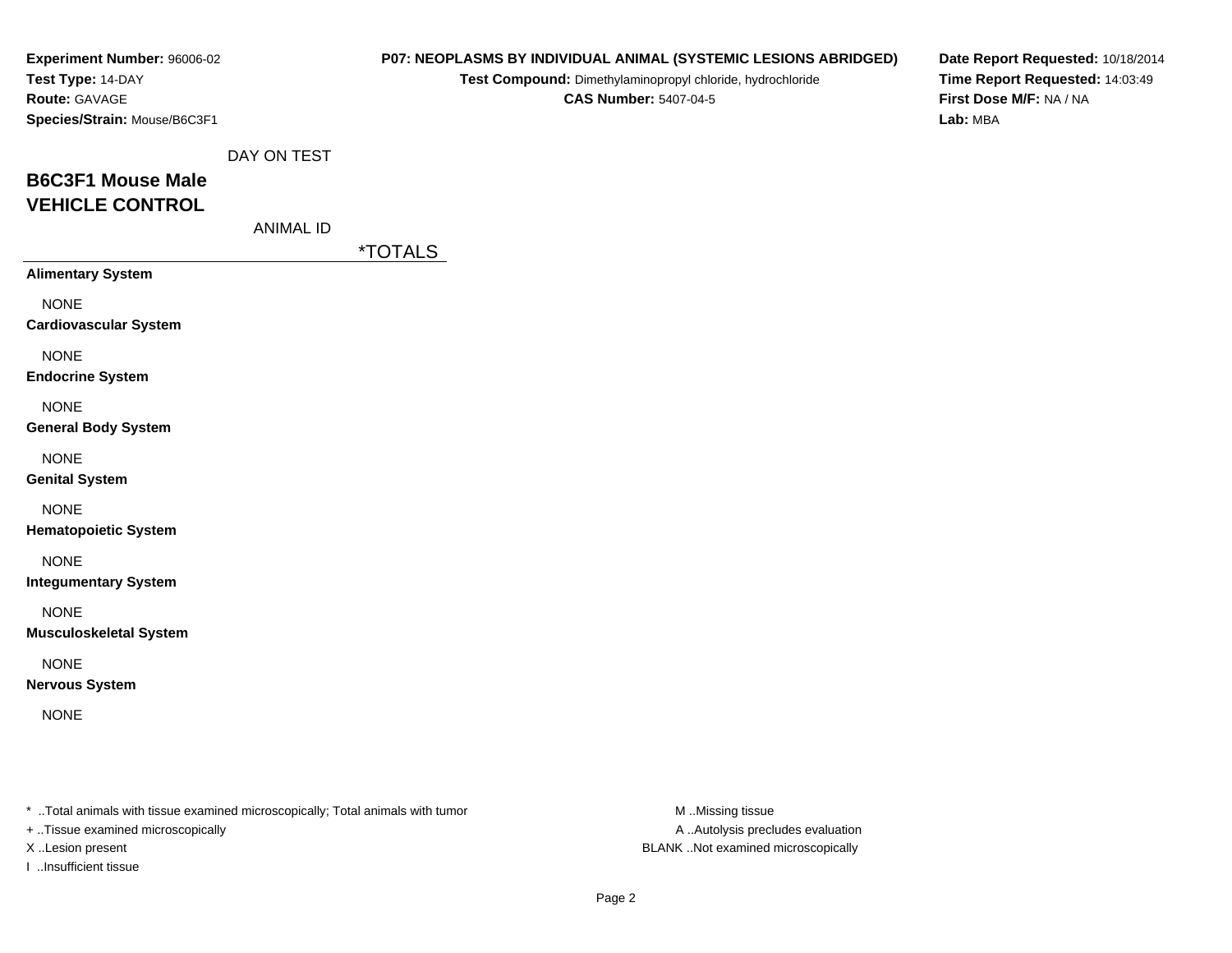| Experiment Number: 96006-02<br>Test Type: 14-DAY |                  | P07: NEOPLASMS BY INDIVIDUAL ANIMAL (SYSTEMIC LESIONS ABRIDGED)<br>Test Compound: Dimethylaminopropyl chloride, hydrochloride | Date Report Requested: 10/18/2014<br>Time Report Requested: 14:03:49 |
|--------------------------------------------------|------------------|-------------------------------------------------------------------------------------------------------------------------------|----------------------------------------------------------------------|
| Route: GAVAGE                                    |                  | <b>CAS Number: 5407-04-5</b>                                                                                                  | First Dose M/F: NA / NA                                              |
| Species/Strain: Mouse/B6C3F1                     |                  |                                                                                                                               | Lab: MBA                                                             |
|                                                  | DAY ON TEST      |                                                                                                                               |                                                                      |
| <b>B6C3F1 Mouse Male</b>                         |                  |                                                                                                                               |                                                                      |
| <b>VEHICLE CONTROL</b>                           |                  |                                                                                                                               |                                                                      |
|                                                  | <b>ANIMAL ID</b> |                                                                                                                               |                                                                      |
|                                                  |                  | <i><b>*TOTALS</b></i>                                                                                                         |                                                                      |
| <b>Respiratory System</b>                        |                  |                                                                                                                               |                                                                      |
| <b>NONE</b>                                      |                  |                                                                                                                               |                                                                      |
| <b>Special Senses System</b>                     |                  |                                                                                                                               |                                                                      |
| <b>NONE</b>                                      |                  |                                                                                                                               |                                                                      |
| <b>Urinary System</b>                            |                  |                                                                                                                               |                                                                      |
| <b>NONE</b>                                      |                  |                                                                                                                               |                                                                      |
| <b>SYSTEMIC LESIONS</b>                          |                  |                                                                                                                               |                                                                      |
| Multiple Organ                                   |                  | 0                                                                                                                             |                                                                      |
|                                                  |                  |                                                                                                                               |                                                                      |

+ ..Tissue examined microscopically

I ..Insufficient tissue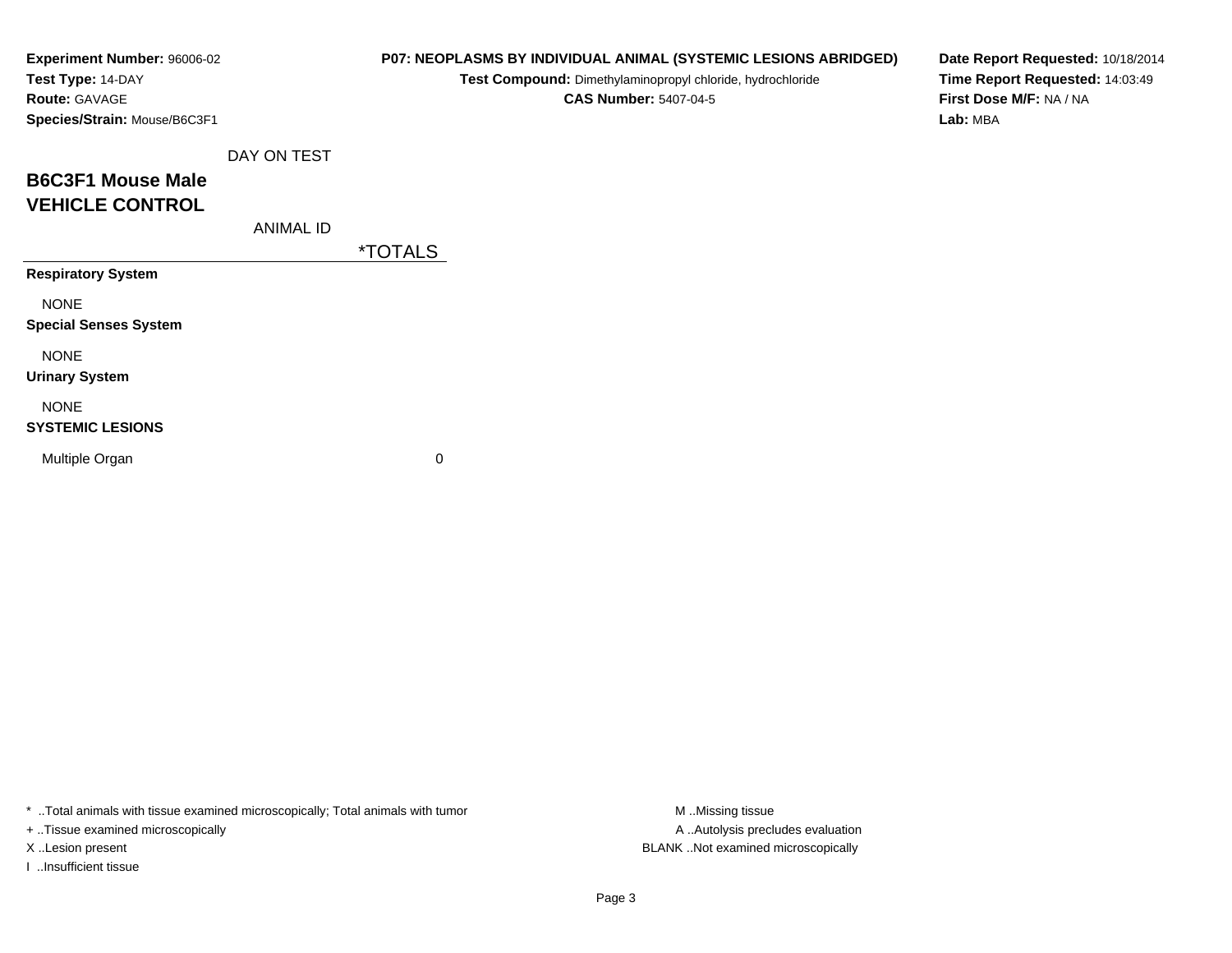| Experiment Number: 96006-02<br>Test Type: 14-DAY<br>Route: GAVAGE<br>Species/Strain: Mouse/B6C3F1                    | P07: NEOPLASMS BY INDIVIDUAL ANIMAL (SYSTEMIC LESIONS ABRIDGED)<br>Test Compound: Dimethylaminopropyl chloride, hydrochloride<br><b>CAS Number: 5407-04-5</b> | Date Report Requested: 10/18/2014<br>Time Report Requested: 14:03:49<br>First Dose M/F: NA / NA<br>Lab: MBA |
|----------------------------------------------------------------------------------------------------------------------|---------------------------------------------------------------------------------------------------------------------------------------------------------------|-------------------------------------------------------------------------------------------------------------|
| DAY ON TEST<br><b>B6C3F1 Mouse Male</b><br><b>MG/KG</b><br>6.25<br><b>ANIMAL ID</b>                                  |                                                                                                                                                               |                                                                                                             |
|                                                                                                                      | <i><b>*TOTALS</b></i>                                                                                                                                         |                                                                                                             |
| <b>Alimentary System</b>                                                                                             |                                                                                                                                                               |                                                                                                             |
| <b>NONE</b><br><b>Cardiovascular System</b>                                                                          |                                                                                                                                                               |                                                                                                             |
| <b>NONE</b><br><b>Endocrine System</b>                                                                               |                                                                                                                                                               |                                                                                                             |
| <b>NONE</b><br><b>General Body System</b>                                                                            |                                                                                                                                                               |                                                                                                             |
| <b>NONE</b><br><b>Genital System</b>                                                                                 |                                                                                                                                                               |                                                                                                             |
| <b>NONE</b><br><b>Hematopoietic System</b>                                                                           |                                                                                                                                                               |                                                                                                             |
| <b>NONE</b><br><b>Integumentary System</b>                                                                           |                                                                                                                                                               |                                                                                                             |
| <b>NONE</b><br><b>Musculoskeletal System</b>                                                                         |                                                                                                                                                               |                                                                                                             |
| <b>NONE</b><br><b>Nervous System</b>                                                                                 |                                                                                                                                                               |                                                                                                             |
| <b>NONE</b>                                                                                                          |                                                                                                                                                               |                                                                                                             |
| *  Total animals with tissue examined microscopically; Total animals with tumor<br>+ Tissue examined microscopically | M Missing tissue<br>A  Autolysis precludes evaluation                                                                                                         |                                                                                                             |

X ..Lesion present BLANK ..Not examined microscopically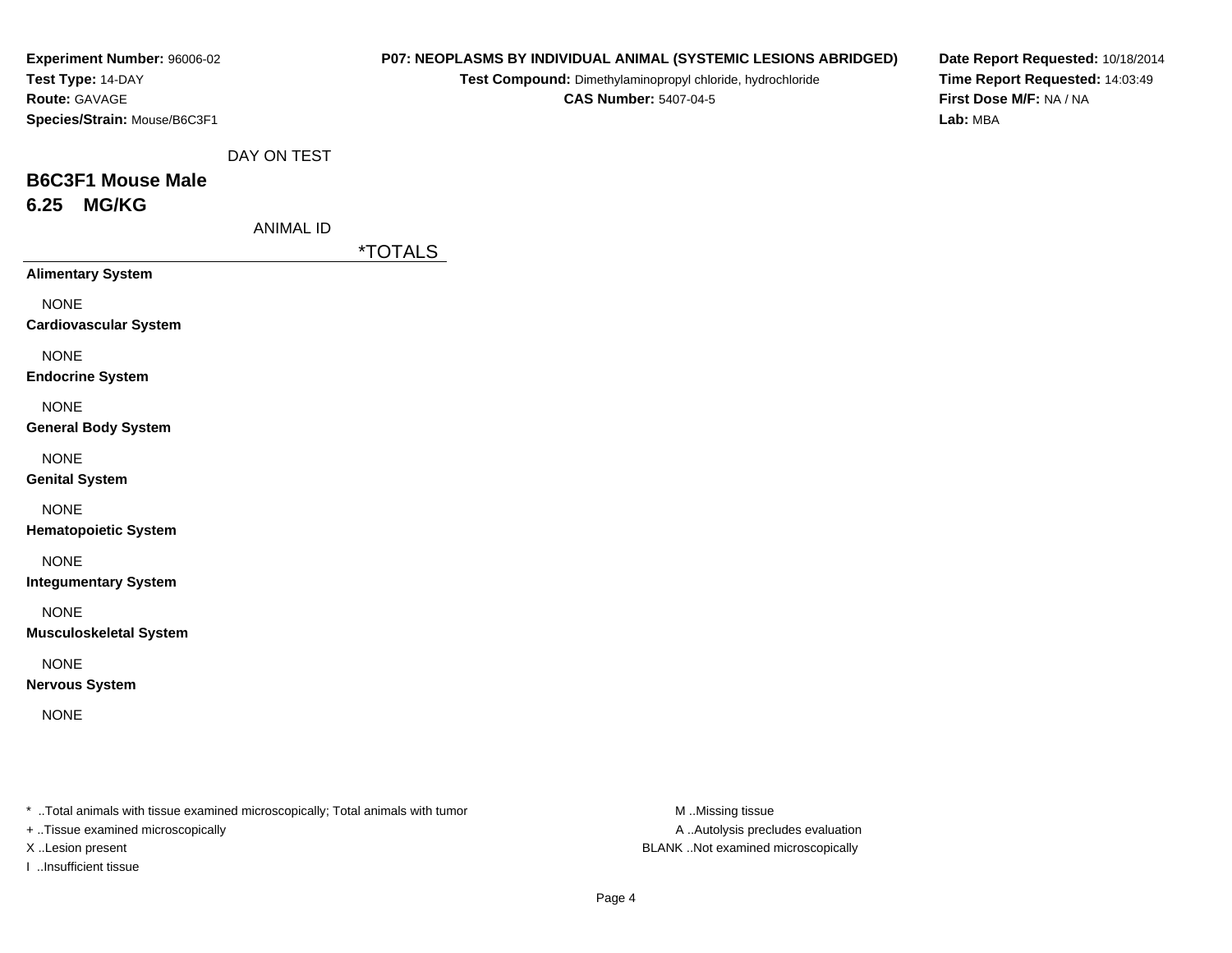| Experiment Number: 96006-02<br>Test Type: 14-DAY |                  |                       | P07: NEOPLASMS BY INDIVIDUAL ANIMAL (SYSTEMIC LESIONS ABRIDGED)<br>Test Compound: Dimethylaminopropyl chloride, hydrochloride | Date Report Requested: 10/18/2014<br>Time Report Requested: 14:03:49 |
|--------------------------------------------------|------------------|-----------------------|-------------------------------------------------------------------------------------------------------------------------------|----------------------------------------------------------------------|
| <b>Route: GAVAGE</b>                             |                  |                       | <b>CAS Number: 5407-04-5</b>                                                                                                  | First Dose M/F: NA / NA                                              |
| Species/Strain: Mouse/B6C3F1                     |                  |                       |                                                                                                                               | Lab: MBA                                                             |
|                                                  | DAY ON TEST      |                       |                                                                                                                               |                                                                      |
| <b>B6C3F1 Mouse Male</b>                         |                  |                       |                                                                                                                               |                                                                      |
| <b>MG/KG</b><br>6.25                             |                  |                       |                                                                                                                               |                                                                      |
|                                                  | <b>ANIMAL ID</b> |                       |                                                                                                                               |                                                                      |
|                                                  |                  | <i><b>*TOTALS</b></i> |                                                                                                                               |                                                                      |
| <b>Respiratory System</b>                        |                  |                       |                                                                                                                               |                                                                      |
| <b>NONE</b>                                      |                  |                       |                                                                                                                               |                                                                      |
| <b>Special Senses System</b>                     |                  |                       |                                                                                                                               |                                                                      |
| <b>NONE</b>                                      |                  |                       |                                                                                                                               |                                                                      |
| <b>Urinary System</b>                            |                  |                       |                                                                                                                               |                                                                      |
| <b>NONE</b>                                      |                  |                       |                                                                                                                               |                                                                      |
| <b>SYSTEMIC LESIONS</b>                          |                  |                       |                                                                                                                               |                                                                      |
| Multiple Organ                                   |                  | 0                     |                                                                                                                               |                                                                      |
|                                                  |                  |                       |                                                                                                                               |                                                                      |

+ ..Tissue examined microscopically

I ..Insufficient tissue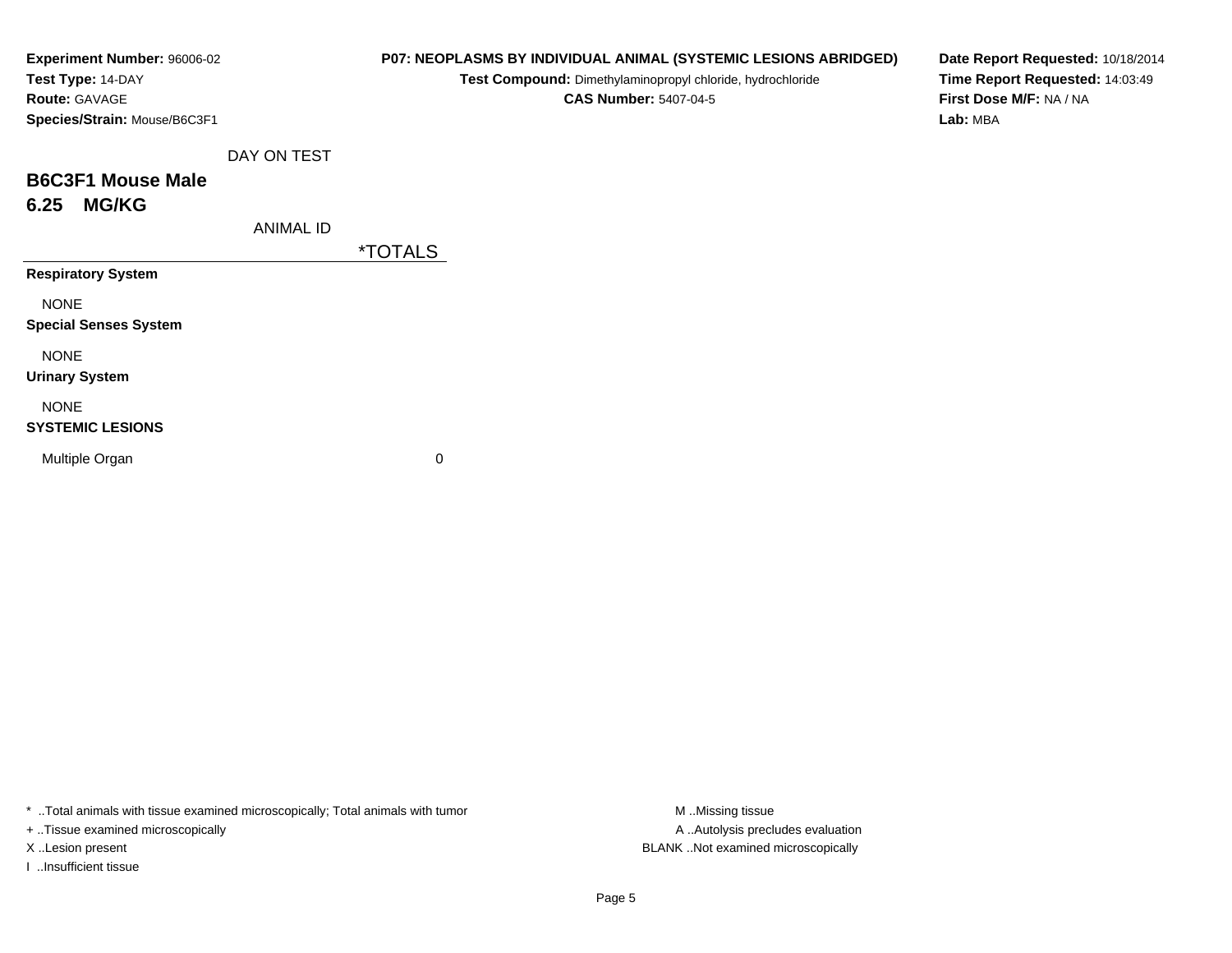| Experiment Number: 96006-02<br>Test Type: 14-DAY<br>Route: GAVAGE<br>Species/Strain: Mouse/B6C3F1                    | P07: NEOPLASMS BY INDIVIDUAL ANIMAL (SYSTEMIC LESIONS ABRIDGED)<br>Test Compound: Dimethylaminopropyl chloride, hydrochloride<br><b>CAS Number: 5407-04-5</b> | Date Report Requested: 10/18/2014<br>Time Report Requested: 14:03:49<br>First Dose M/F: NA / NA<br>Lab: MBA |
|----------------------------------------------------------------------------------------------------------------------|---------------------------------------------------------------------------------------------------------------------------------------------------------------|-------------------------------------------------------------------------------------------------------------|
| DAY ON TEST<br><b>B6C3F1 Mouse Male</b><br>12.5 MG/KG<br><b>ANIMAL ID</b>                                            |                                                                                                                                                               |                                                                                                             |
|                                                                                                                      | <i><b>*TOTALS</b></i>                                                                                                                                         |                                                                                                             |
| <b>Alimentary System</b>                                                                                             |                                                                                                                                                               |                                                                                                             |
| <b>NONE</b><br><b>Cardiovascular System</b>                                                                          |                                                                                                                                                               |                                                                                                             |
| <b>NONE</b><br><b>Endocrine System</b>                                                                               |                                                                                                                                                               |                                                                                                             |
| <b>NONE</b><br><b>General Body System</b>                                                                            |                                                                                                                                                               |                                                                                                             |
| <b>NONE</b><br><b>Genital System</b>                                                                                 |                                                                                                                                                               |                                                                                                             |
| <b>NONE</b><br><b>Hematopoietic System</b>                                                                           |                                                                                                                                                               |                                                                                                             |
| <b>NONE</b><br><b>Integumentary System</b>                                                                           |                                                                                                                                                               |                                                                                                             |
| <b>NONE</b><br><b>Musculoskeletal System</b>                                                                         |                                                                                                                                                               |                                                                                                             |
| <b>NONE</b><br><b>Nervous System</b>                                                                                 |                                                                                                                                                               |                                                                                                             |
| <b>NONE</b>                                                                                                          |                                                                                                                                                               |                                                                                                             |
| *  Total animals with tissue examined microscopically; Total animals with tumor<br>+ Tissue examined microscopically | M Missing tissue<br>A  Autolysis precludes evaluation                                                                                                         |                                                                                                             |

X ..Lesion present BLANK ..Not examined microscopically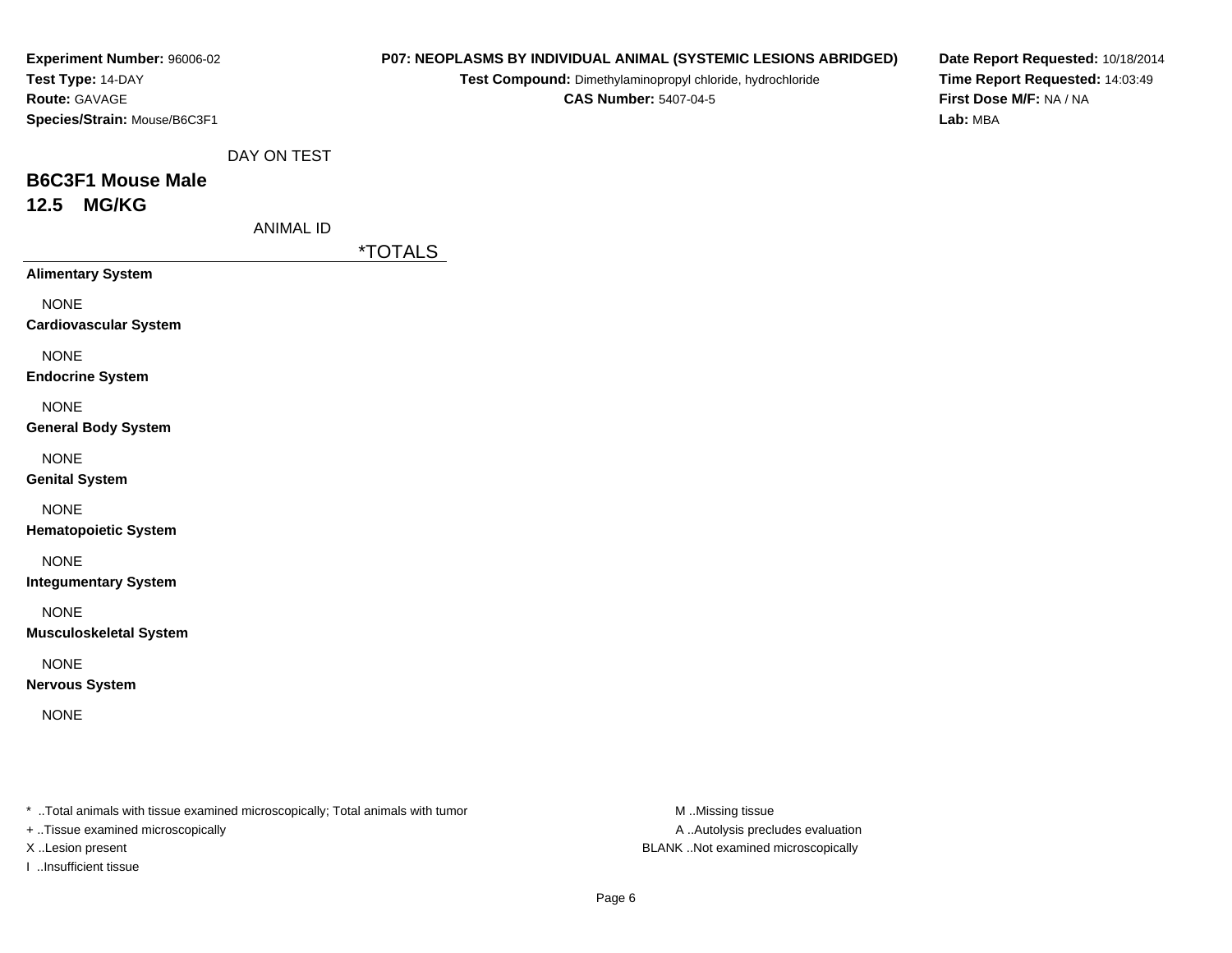| Experiment Number: 96006-02  |                  |                       | P07: NEOPLASMS BY INDIVIDUAL ANIMAL (SYSTEMIC LESIONS ABRIDGED) | Date Report Requested: 10/18/2014 |
|------------------------------|------------------|-----------------------|-----------------------------------------------------------------|-----------------------------------|
| Test Type: 14-DAY            |                  |                       | Test Compound: Dimethylaminopropyl chloride, hydrochloride      | Time Report Requested: 14:03:49   |
| Route: GAVAGE                |                  |                       | <b>CAS Number: 5407-04-5</b>                                    | First Dose M/F: NA / NA           |
| Species/Strain: Mouse/B6C3F1 |                  |                       |                                                                 | Lab: MBA                          |
|                              | DAY ON TEST      |                       |                                                                 |                                   |
| <b>B6C3F1 Mouse Male</b>     |                  |                       |                                                                 |                                   |
| <b>MG/KG</b><br>12.5         |                  |                       |                                                                 |                                   |
|                              | <b>ANIMAL ID</b> |                       |                                                                 |                                   |
|                              |                  | <i><b>*TOTALS</b></i> |                                                                 |                                   |
| <b>Respiratory System</b>    |                  |                       |                                                                 |                                   |
| <b>NONE</b>                  |                  |                       |                                                                 |                                   |
| <b>Special Senses System</b> |                  |                       |                                                                 |                                   |
| <b>NONE</b>                  |                  |                       |                                                                 |                                   |
| <b>Urinary System</b>        |                  |                       |                                                                 |                                   |
| <b>NONE</b>                  |                  |                       |                                                                 |                                   |
| <b>SYSTEMIC LESIONS</b>      |                  |                       |                                                                 |                                   |
| Multiple Organ               |                  | 0                     |                                                                 |                                   |
|                              |                  |                       |                                                                 |                                   |

+ ..Tissue examined microscopically

I ..Insufficient tissue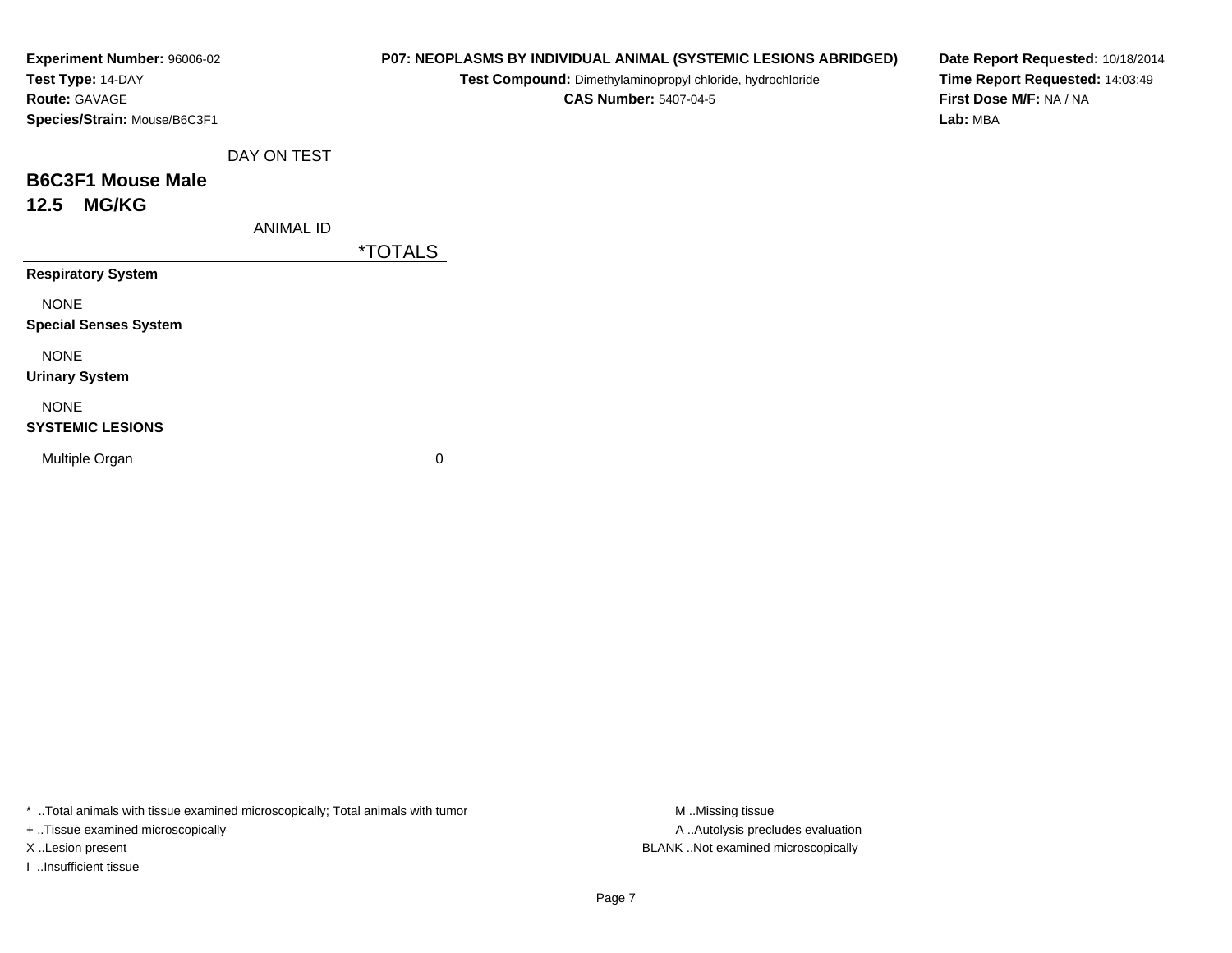| <b>Experiment Number: 96006-02</b>                                              |                  |                       | P07: NEOPLASMS BY INDIVIDUAL ANIMAL (SYSTEMIC LESIONS ABRIDGED) | Date Report Requested: 10/18/2014 |
|---------------------------------------------------------------------------------|------------------|-----------------------|-----------------------------------------------------------------|-----------------------------------|
| Test Type: 14-DAY                                                               |                  |                       | Test Compound: Dimethylaminopropyl chloride, hydrochloride      | Time Report Requested: 14:03:49   |
| Route: GAVAGE                                                                   |                  |                       | <b>CAS Number: 5407-04-5</b>                                    | First Dose M/F: NA / NA           |
| Species/Strain: Mouse/B6C3F1                                                    |                  |                       |                                                                 | Lab: MBA                          |
|                                                                                 | DAY ON TEST      |                       |                                                                 |                                   |
| <b>B6C3F1 Mouse Male</b>                                                        |                  |                       |                                                                 |                                   |
| 25 MG/KG                                                                        |                  |                       |                                                                 |                                   |
|                                                                                 | <b>ANIMAL ID</b> |                       |                                                                 |                                   |
|                                                                                 |                  | <i><b>*TOTALS</b></i> |                                                                 |                                   |
| <b>Alimentary System</b>                                                        |                  |                       |                                                                 |                                   |
|                                                                                 |                  |                       |                                                                 |                                   |
| <b>NONE</b>                                                                     |                  |                       |                                                                 |                                   |
| <b>Cardiovascular System</b>                                                    |                  |                       |                                                                 |                                   |
| <b>NONE</b>                                                                     |                  |                       |                                                                 |                                   |
| <b>Endocrine System</b>                                                         |                  |                       |                                                                 |                                   |
| <b>NONE</b>                                                                     |                  |                       |                                                                 |                                   |
| <b>General Body System</b>                                                      |                  |                       |                                                                 |                                   |
|                                                                                 |                  |                       |                                                                 |                                   |
| <b>NONE</b>                                                                     |                  |                       |                                                                 |                                   |
| <b>Genital System</b>                                                           |                  |                       |                                                                 |                                   |
| <b>NONE</b>                                                                     |                  |                       |                                                                 |                                   |
| <b>Hematopoietic System</b>                                                     |                  |                       |                                                                 |                                   |
| <b>NONE</b>                                                                     |                  |                       |                                                                 |                                   |
| <b>Integumentary System</b>                                                     |                  |                       |                                                                 |                                   |
|                                                                                 |                  |                       |                                                                 |                                   |
| <b>NONE</b>                                                                     |                  |                       |                                                                 |                                   |
| <b>Musculoskeletal System</b>                                                   |                  |                       |                                                                 |                                   |
| <b>NONE</b>                                                                     |                  |                       |                                                                 |                                   |
| <b>Nervous System</b>                                                           |                  |                       |                                                                 |                                   |
| <b>NONE</b>                                                                     |                  |                       |                                                                 |                                   |
|                                                                                 |                  |                       |                                                                 |                                   |
|                                                                                 |                  |                       |                                                                 |                                   |
|                                                                                 |                  |                       |                                                                 |                                   |
| *  Total animals with tissue examined microscopically; Total animals with tumor |                  |                       | M Missing tissue                                                |                                   |
| + Tissue examined microscopically                                               |                  |                       | A  Autolysis precludes evaluation                               |                                   |
| X Lesion present                                                                |                  |                       | BLANK Not examined microscopically                              |                                   |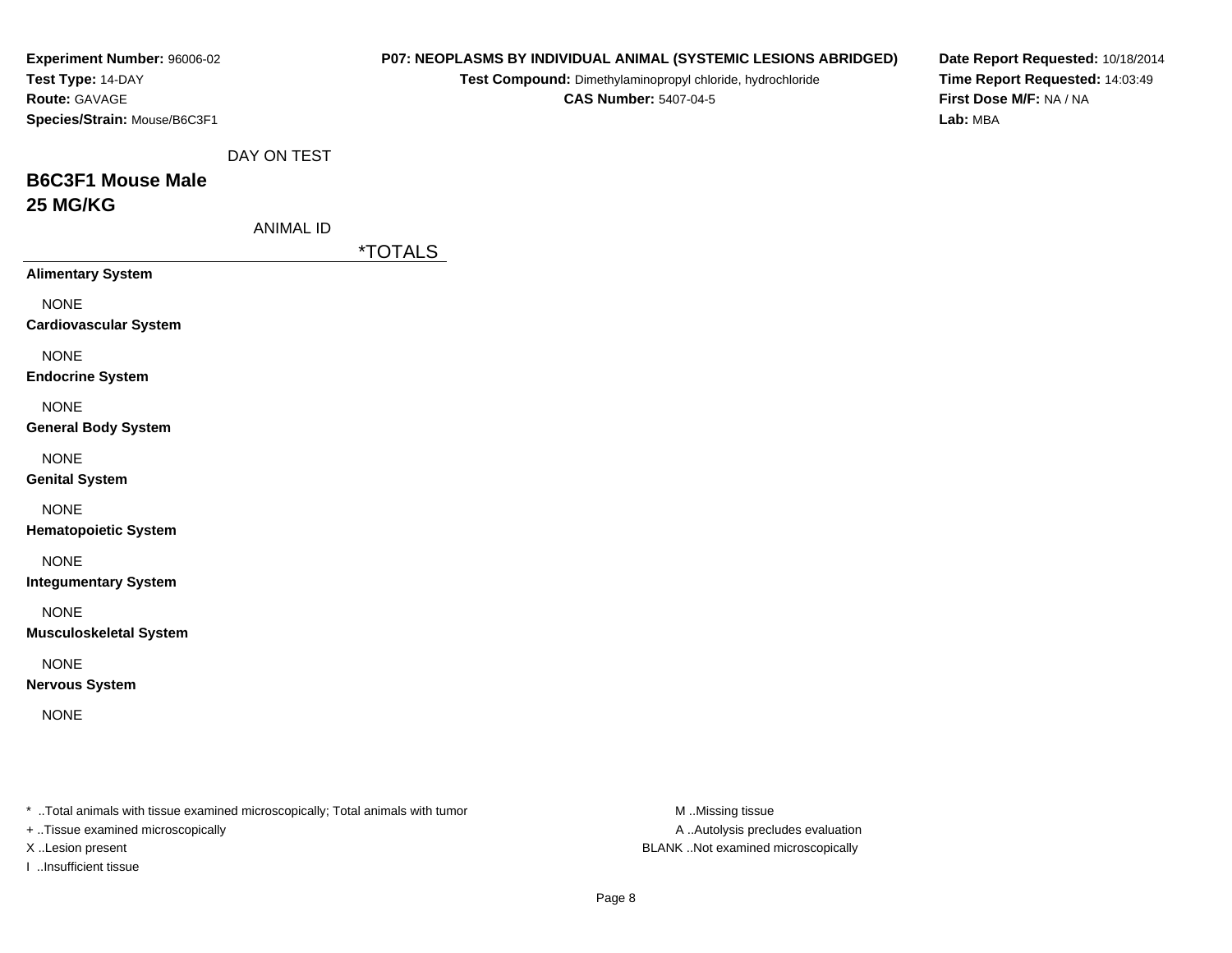| Experiment Number: 96006-02<br>Test Type: 14-DAY<br>Route: GAVAGE |                  |                       | P07: NEOPLASMS BY INDIVIDUAL ANIMAL (SYSTEMIC LESIONS ABRIDGED)<br>Test Compound: Dimethylaminopropyl chloride, hydrochloride<br><b>CAS Number: 5407-04-5</b> | Date Report Requested: 10/18/2014<br>Time Report Requested: 14:03:49<br>First Dose M/F: NA / NA |
|-------------------------------------------------------------------|------------------|-----------------------|---------------------------------------------------------------------------------------------------------------------------------------------------------------|-------------------------------------------------------------------------------------------------|
| Species/Strain: Mouse/B6C3F1                                      |                  |                       |                                                                                                                                                               | Lab: MBA                                                                                        |
|                                                                   | DAY ON TEST      |                       |                                                                                                                                                               |                                                                                                 |
| <b>B6C3F1 Mouse Male</b>                                          |                  |                       |                                                                                                                                                               |                                                                                                 |
| <b>25 MG/KG</b>                                                   |                  |                       |                                                                                                                                                               |                                                                                                 |
|                                                                   | <b>ANIMAL ID</b> |                       |                                                                                                                                                               |                                                                                                 |
|                                                                   |                  | <i><b>*TOTALS</b></i> |                                                                                                                                                               |                                                                                                 |
| <b>Respiratory System</b>                                         |                  |                       |                                                                                                                                                               |                                                                                                 |
| <b>NONE</b>                                                       |                  |                       |                                                                                                                                                               |                                                                                                 |
| <b>Special Senses System</b>                                      |                  |                       |                                                                                                                                                               |                                                                                                 |
| <b>NONE</b>                                                       |                  |                       |                                                                                                                                                               |                                                                                                 |
| <b>Urinary System</b>                                             |                  |                       |                                                                                                                                                               |                                                                                                 |
| <b>NONE</b>                                                       |                  |                       |                                                                                                                                                               |                                                                                                 |
| <b>SYSTEMIC LESIONS</b>                                           |                  |                       |                                                                                                                                                               |                                                                                                 |
| Multiple Organ                                                    |                  | 0                     |                                                                                                                                                               |                                                                                                 |
|                                                                   |                  |                       |                                                                                                                                                               |                                                                                                 |
|                                                                   |                  |                       |                                                                                                                                                               |                                                                                                 |

+ ..Tissue examined microscopically

I ..Insufficient tissue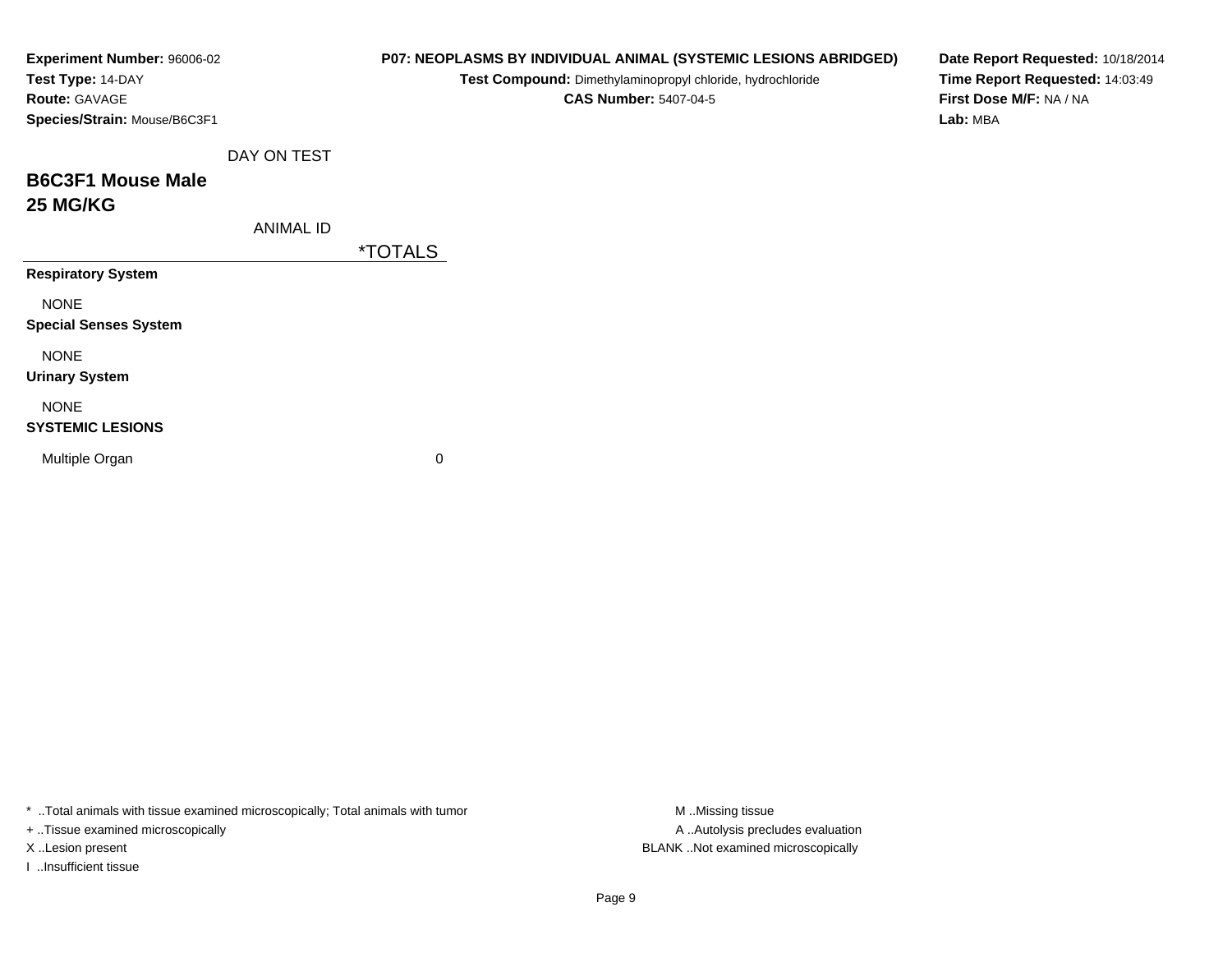| Experiment Number: 96006-02<br>Test Type: 14-DAY<br><b>Route: GAVAGE</b><br>Species/Strain: Mouse/B6C3F1 |                  |                       | <b>CAS Number: 5407-04-5</b> | P07: NEOPLASMS BY INDIVIDUAL ANIMAL (SYSTEMIC LESIONS ABRIDGED)<br>Test Compound: Dimethylaminopropyl chloride, hydrochloride | First Dose M/F: NA / NA<br>Lab: MBA | Date Report Requested: 10/18/2014<br>Time Report Requested: 14:03:49 |
|----------------------------------------------------------------------------------------------------------|------------------|-----------------------|------------------------------|-------------------------------------------------------------------------------------------------------------------------------|-------------------------------------|----------------------------------------------------------------------|
|                                                                                                          | DAY ON TEST      |                       |                              |                                                                                                                               |                                     |                                                                      |
| <b>B6C3F1 Mouse Male</b><br><b>50 MG/KG</b>                                                              |                  |                       |                              |                                                                                                                               |                                     |                                                                      |
|                                                                                                          | <b>ANIMAL ID</b> |                       |                              |                                                                                                                               |                                     |                                                                      |
|                                                                                                          |                  | <i><b>*TOTALS</b></i> |                              |                                                                                                                               |                                     |                                                                      |
| <b>Alimentary System</b>                                                                                 |                  |                       |                              |                                                                                                                               |                                     |                                                                      |
| <b>NONE</b><br><b>Cardiovascular System</b>                                                              |                  |                       |                              |                                                                                                                               |                                     |                                                                      |
| <b>NONE</b><br><b>Endocrine System</b>                                                                   |                  |                       |                              |                                                                                                                               |                                     |                                                                      |
| <b>NONE</b><br><b>General Body System</b>                                                                |                  |                       |                              |                                                                                                                               |                                     |                                                                      |
| <b>NONE</b><br><b>Genital System</b>                                                                     |                  |                       |                              |                                                                                                                               |                                     |                                                                      |
| <b>NONE</b><br><b>Hematopoietic System</b>                                                               |                  |                       |                              |                                                                                                                               |                                     |                                                                      |
| <b>NONE</b><br><b>Integumentary System</b>                                                               |                  |                       |                              |                                                                                                                               |                                     |                                                                      |
| <b>NONE</b><br><b>Musculoskeletal System</b>                                                             |                  |                       |                              |                                                                                                                               |                                     |                                                                      |
| <b>NONE</b><br><b>Nervous System</b>                                                                     |                  |                       |                              |                                                                                                                               |                                     |                                                                      |
| <b>NONE</b>                                                                                              |                  |                       |                              |                                                                                                                               |                                     |                                                                      |
|                                                                                                          |                  |                       |                              |                                                                                                                               |                                     |                                                                      |
| *  Total animals with tissue examined microscopically; Total animals with tumor                          |                  |                       |                              | M Missing tissue                                                                                                              |                                     |                                                                      |
| + Tissue examined microscopically<br>X Lesion present                                                    |                  |                       |                              | A  Autolysis precludes evaluation<br>BLANK Not examined microscopically                                                       |                                     |                                                                      |
|                                                                                                          |                  |                       |                              |                                                                                                                               |                                     |                                                                      |

I ..Insufficient tissue

Page 10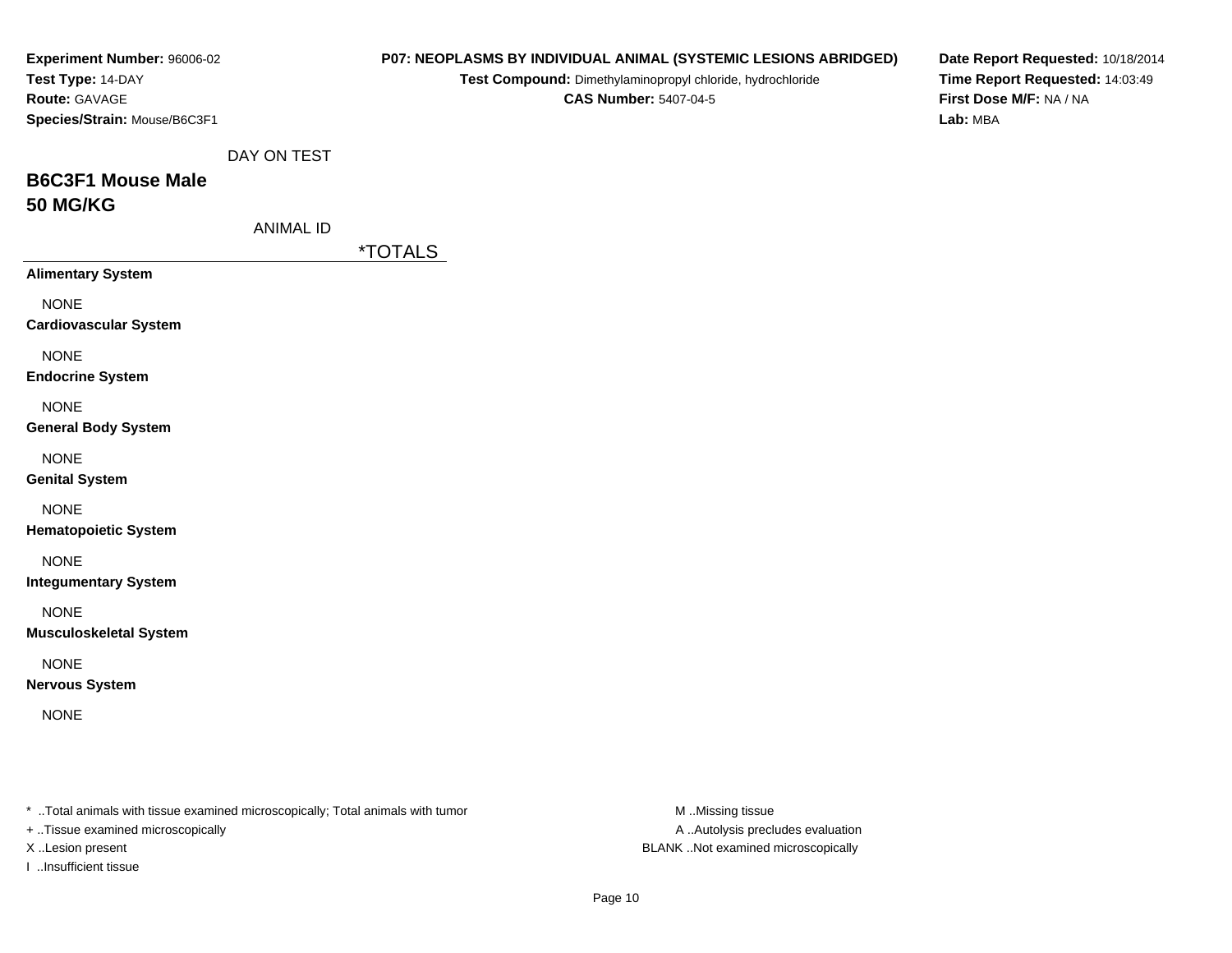| Experiment Number: 96006-02<br>Test Type: 14-DAY<br>Route: GAVAGE<br>Species/Strain: Mouse/B6C3F1 |                  |                       | P07: NEOPLASMS BY INDIVIDUAL ANIMAL (SYSTEMIC LESIONS ABRIDGED)<br>Test Compound: Dimethylaminopropyl chloride, hydrochloride<br><b>CAS Number: 5407-04-5</b> | Date Report Requested: 10/18/2014<br>Time Report Requested: 14:03:49<br>First Dose M/F: NA / NA<br>Lab: MBA |
|---------------------------------------------------------------------------------------------------|------------------|-----------------------|---------------------------------------------------------------------------------------------------------------------------------------------------------------|-------------------------------------------------------------------------------------------------------------|
|                                                                                                   | DAY ON TEST      |                       |                                                                                                                                                               |                                                                                                             |
| <b>B6C3F1 Mouse Male</b><br><b>50 MG/KG</b>                                                       |                  |                       |                                                                                                                                                               |                                                                                                             |
|                                                                                                   | <b>ANIMAL ID</b> |                       |                                                                                                                                                               |                                                                                                             |
|                                                                                                   |                  | <i><b>*TOTALS</b></i> |                                                                                                                                                               |                                                                                                             |
| <b>Respiratory System</b>                                                                         |                  |                       |                                                                                                                                                               |                                                                                                             |
| <b>NONE</b><br><b>Special Senses System</b>                                                       |                  |                       |                                                                                                                                                               |                                                                                                             |
| <b>NONE</b><br><b>Urinary System</b>                                                              |                  |                       |                                                                                                                                                               |                                                                                                             |
| <b>NONE</b><br><b>SYSTEMIC LESIONS</b>                                                            |                  |                       |                                                                                                                                                               |                                                                                                             |
| Multiple Organ                                                                                    |                  | 0                     |                                                                                                                                                               |                                                                                                             |

+ ..Tissue examined microscopically

I ..Insufficient tissue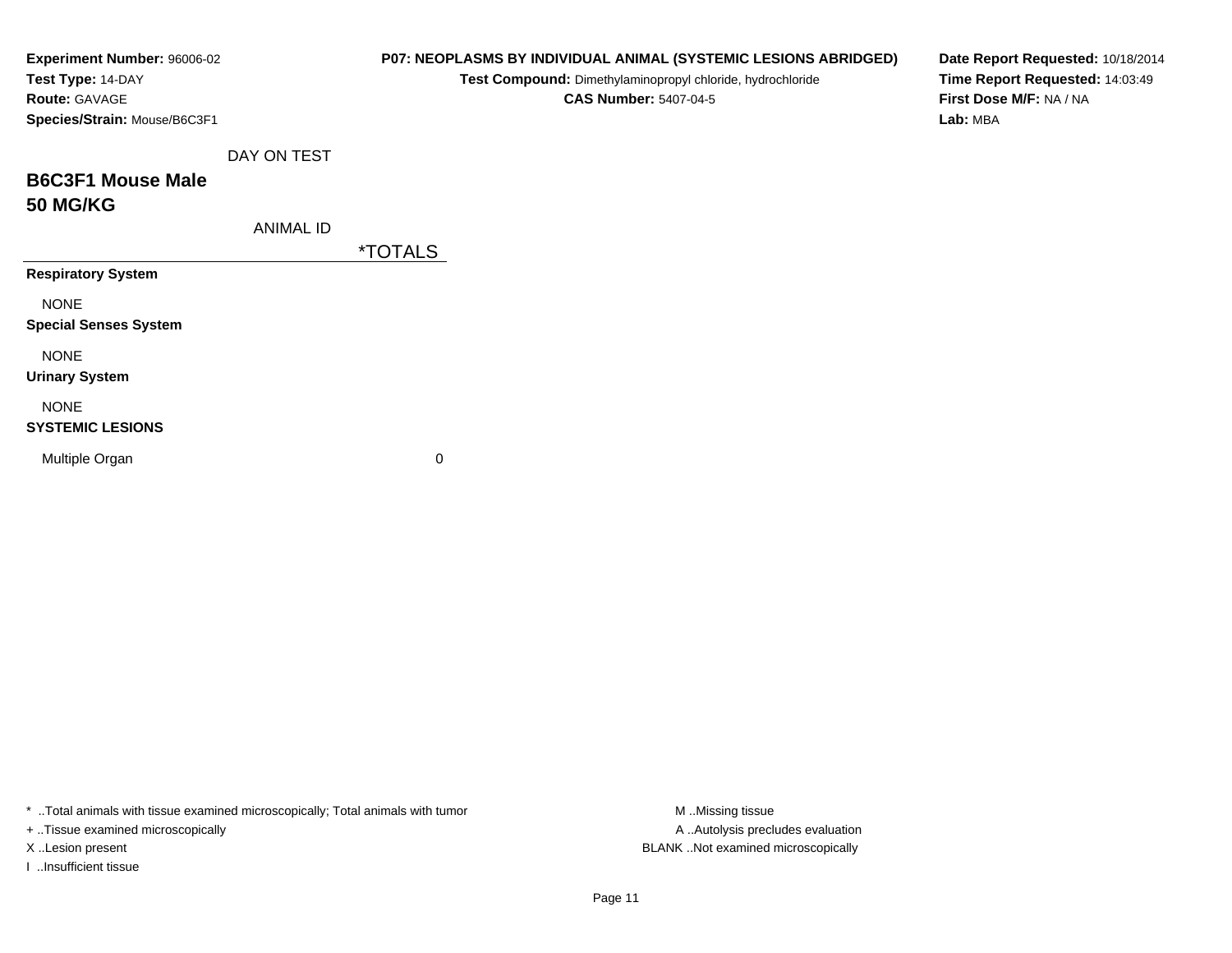**Experiment Number:** 96006-02**Test Type:** 14-DAY

### **Route:** GAVAGE

**Species/Strain:** Mouse/B6C3F1

#### DAY ON TEST**B6C3F1 Mouse Male100 MG/KG**ANIMAL ID*0 0 1 7* 0 0 0 2 6*0 0 1 7*0<br>0<br>0<br>2<br>7 *0 0 1 7* 0 0 0 2 8*0 0 1 7* 0 0 0 2 9*0 0 1 7* 0 0 0 3 0 \*TOTALS**Alimentary SystemNONE Cardiovascular System**NONE **Endocrine System**NONE **General Body System**NONE **Genital System**Seminal Vesicle $e$  +  $+$  1 **Hematopoietic System**NONE **Integumentary System**NONE **Musculoskeletal System**NONE**Nervous System**

### NONE

\* ..Total animals with tissue examined microscopically; Total animals with tumor **M** ..Missing tissue M ..Missing tissue

+ ..Tissue examined microscopically

X ..Lesion present BLANK ..Not examined microscopically

I ..Insufficient tissue

**P07: NEOPLASMS BY INDIVIDUAL ANIMAL (SYSTEMIC LESIONS ABRIDGED)**

**Test Compound:** Dimethylaminopropyl chloride, hydrochloride

**CAS Number:** 5407-04-5

**Date Report Requested:** 10/18/2014**Time Report Requested:** 14:03:49**First Dose M/F:** NA / NA**Lab:** MBA

A ..Autolysis precludes evaluation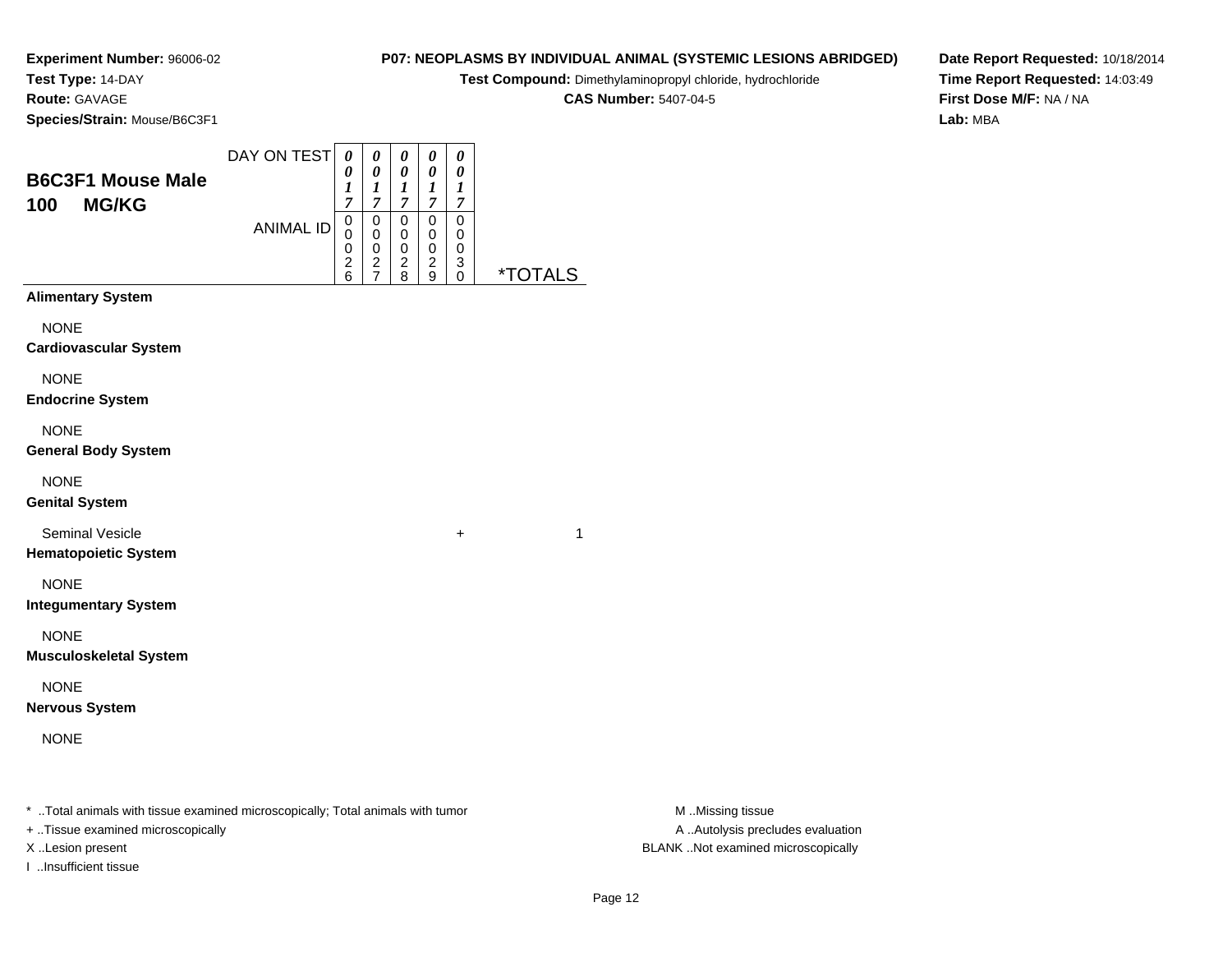**Experiment Number:** 96006-02**Test Type:** 14-DAY

**Route:** GAVAGE

**Species/Strain:** Mouse/B6C3F1

## **P07: NEOPLASMS BY INDIVIDUAL ANIMAL (SYSTEMIC LESIONS ABRIDGED)**

**Test Compound:** Dimethylaminopropyl chloride, hydrochloride

**CAS Number:** 5407-04-5

**Date Report Requested:** 10/18/2014**Time Report Requested:** 14:03:49**First Dose M/F:** NA / NA**Lab:** MBA

| <b>B6C3F1 Mouse Male</b><br><b>MG/KG</b><br>100 | DAY ON TEST      | 0<br>U<br>1<br>$\overline{7}$      | 0<br>0<br>1<br>7                   | 0<br>0<br>1<br>7                   | 0<br>0<br>1<br>$\overline{7}$      | 0<br>0<br>1<br>7                |                       |
|-------------------------------------------------|------------------|------------------------------------|------------------------------------|------------------------------------|------------------------------------|---------------------------------|-----------------------|
|                                                 | <b>ANIMAL ID</b> | 0<br>0<br>0<br>$\overline{2}$<br>6 | 0<br>0<br>0<br>$\overline{c}$<br>7 | 0<br>0<br>0<br>$\overline{c}$<br>8 | 0<br>0<br>0<br>$\overline{2}$<br>9 | 0<br>0<br>$\mathbf 0$<br>3<br>0 | <i><b>*TOTALS</b></i> |
| <b>Respiratory System</b>                       |                  |                                    |                                    |                                    |                                    |                                 |                       |
| <b>NONE</b><br><b>Special Senses System</b>     |                  |                                    |                                    |                                    |                                    |                                 |                       |
| <b>NONE</b><br><b>Urinary System</b>            |                  |                                    |                                    |                                    |                                    |                                 |                       |
| <b>NONE</b><br><b>SYSTEMIC LESIONS</b>          |                  |                                    |                                    |                                    |                                    |                                 |                       |
| Multiple Organ                                  |                  |                                    |                                    |                                    |                                    | $\ddot{}$                       | 1                     |

\*\*\*END OF MALE DATA\*\*\*

\* ..Total animals with tissue examined microscopically; Total animals with tumor **M** . Missing tissue M ..Missing tissue

+ ..Tissue examined microscopically

I ..Insufficient tissue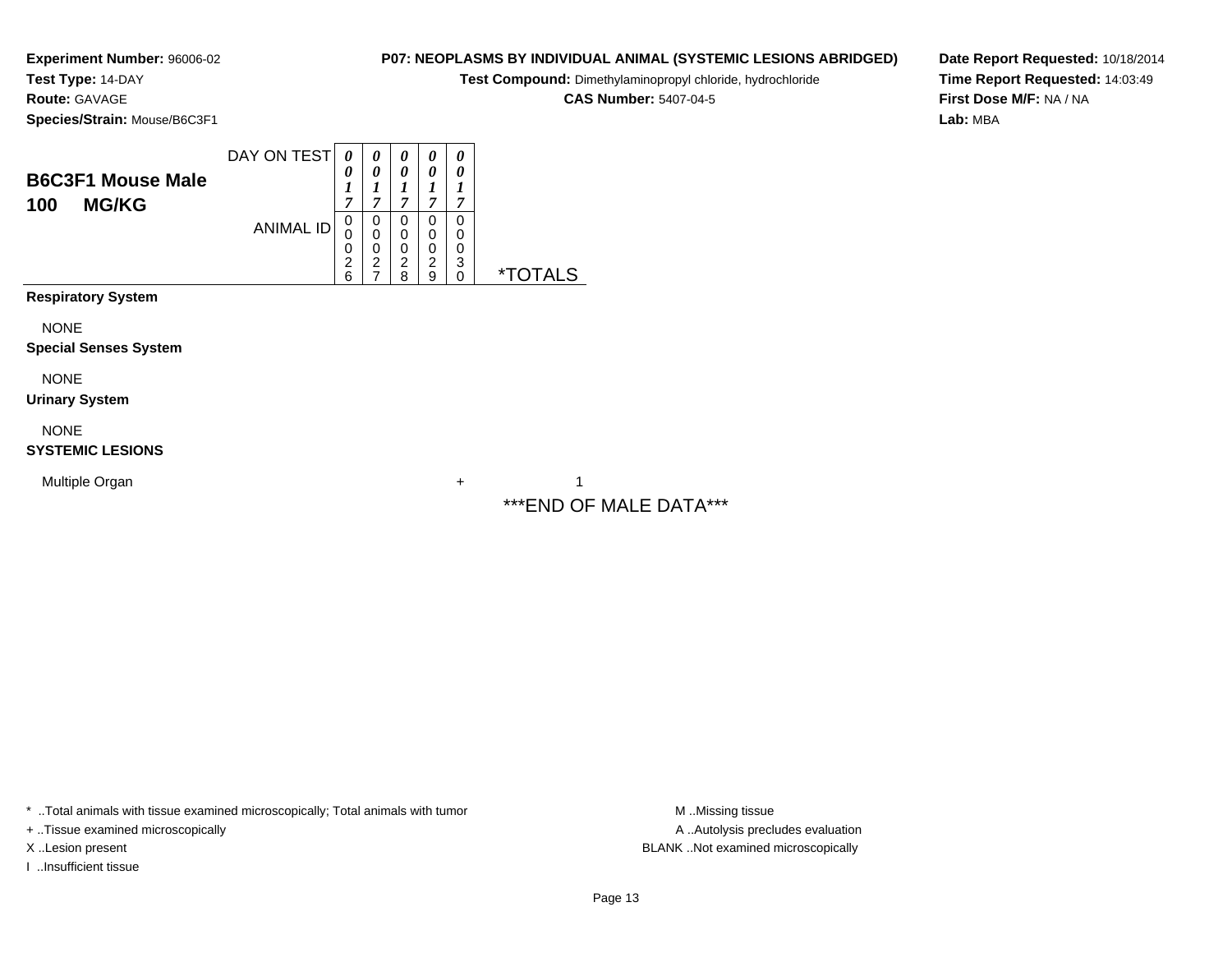| Experiment Number: 96006-02  |
|------------------------------|
| Test Type: 14-DAY            |
| <b>Route: GAVAGE</b>         |
| Species/Strain: Mouse/B6C3F1 |

**Test Compound:** Dimethylaminopropyl chloride, hydrochloride**CAS Number:** 5407-04-5

**Date Report Requested:** 10/18/2014**Time Report Requested:** 14:03:49**First Dose M/F:** NA / NA**Lab:** MBA

DAY ON TEST

# **B6C3F1 Mouse FemaleVEHICLE CONTROL**

ANIMAL ID

\*TOTALS

| <b>Alimentary System</b>             |
|--------------------------------------|
| NONF<br><b>Cardiovascular System</b> |
| NONF<br><b>Endocrine System</b>      |
| NONF<br><b>General Body System</b>   |
| NONE<br><b>Genital System</b>        |
| NONF<br><b>Hematopoietic System</b>  |

NONE

**Integumentary System**

NONE

**Musculoskeletal System**

### NONE

**Nervous System**

NONE

\* ..Total animals with tissue examined microscopically; Total animals with tumor **M** ...Missing tissue M ...Missing tissue

+ ..Tissue examined microscopically

I ..Insufficient tissue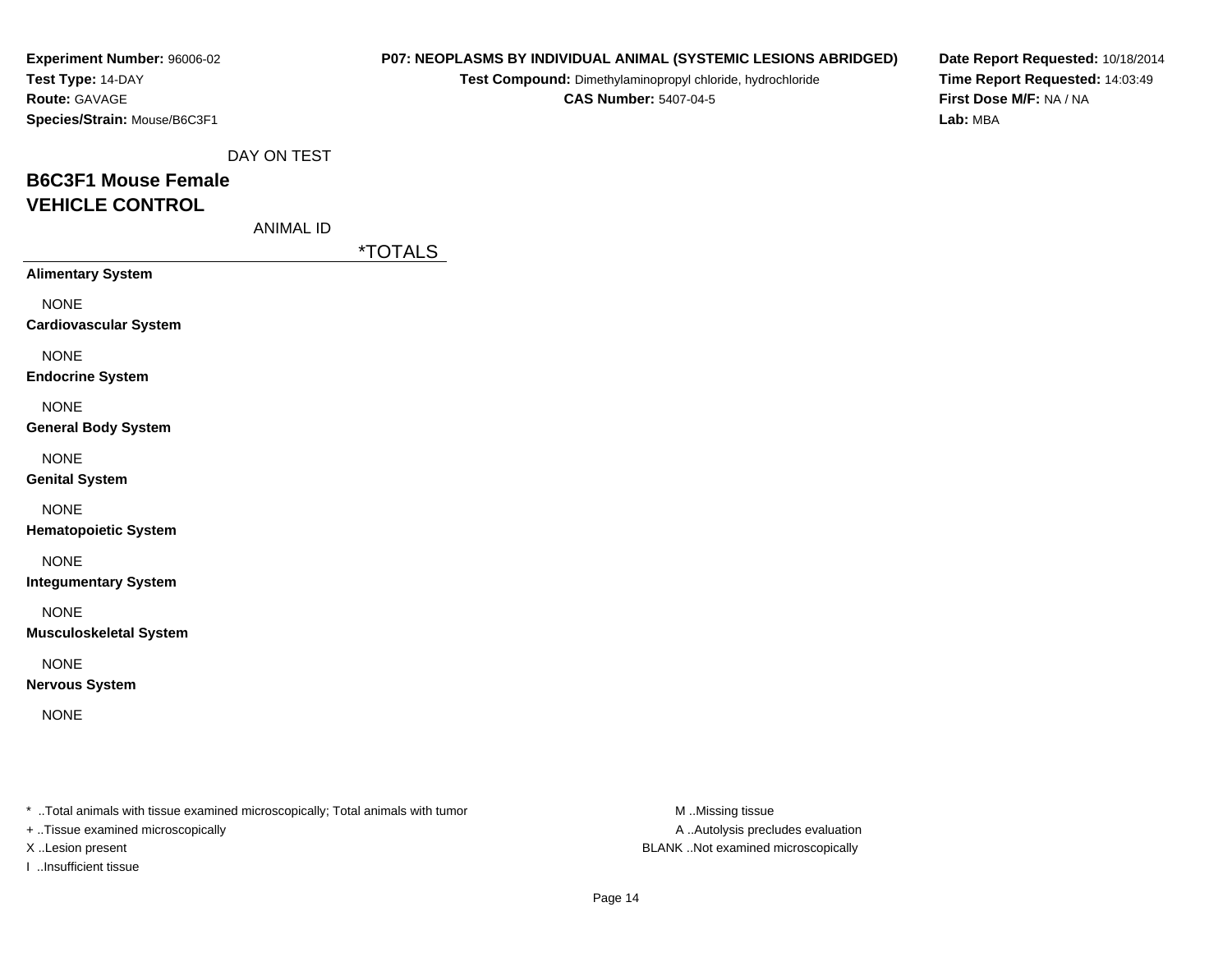| Experiment Number: 96006-02  |
|------------------------------|
| Test Type: 14-DAY            |
| <b>Route: GAVAGE</b>         |
| Species/Strain: Mouse/B6C3F1 |

**Test Compound:** Dimethylaminopropyl chloride, hydrochloride**CAS Number:** 5407-04-5

**Date Report Requested:** 10/18/2014**Time Report Requested:** 14:03:49**First Dose M/F:** NA / NA**Lab:** MBA

DAY ON TEST

## **B6C3F1 Mouse FemaleVEHICLE CONTROL**

ANIMAL ID

\*TOTALS

**Respiratory System**

NONE

**Special Senses System**

NONE

**Urinary System**

NONE

#### **SYSTEMIC LESIONS**

Multiple Organ

 $\mathbf n$  0

\* ..Total animals with tissue examined microscopically; Total animals with tumor **M** ...Missing tissue M ...Missing tissue

+ ..Tissue examined microscopically

I ..Insufficient tissue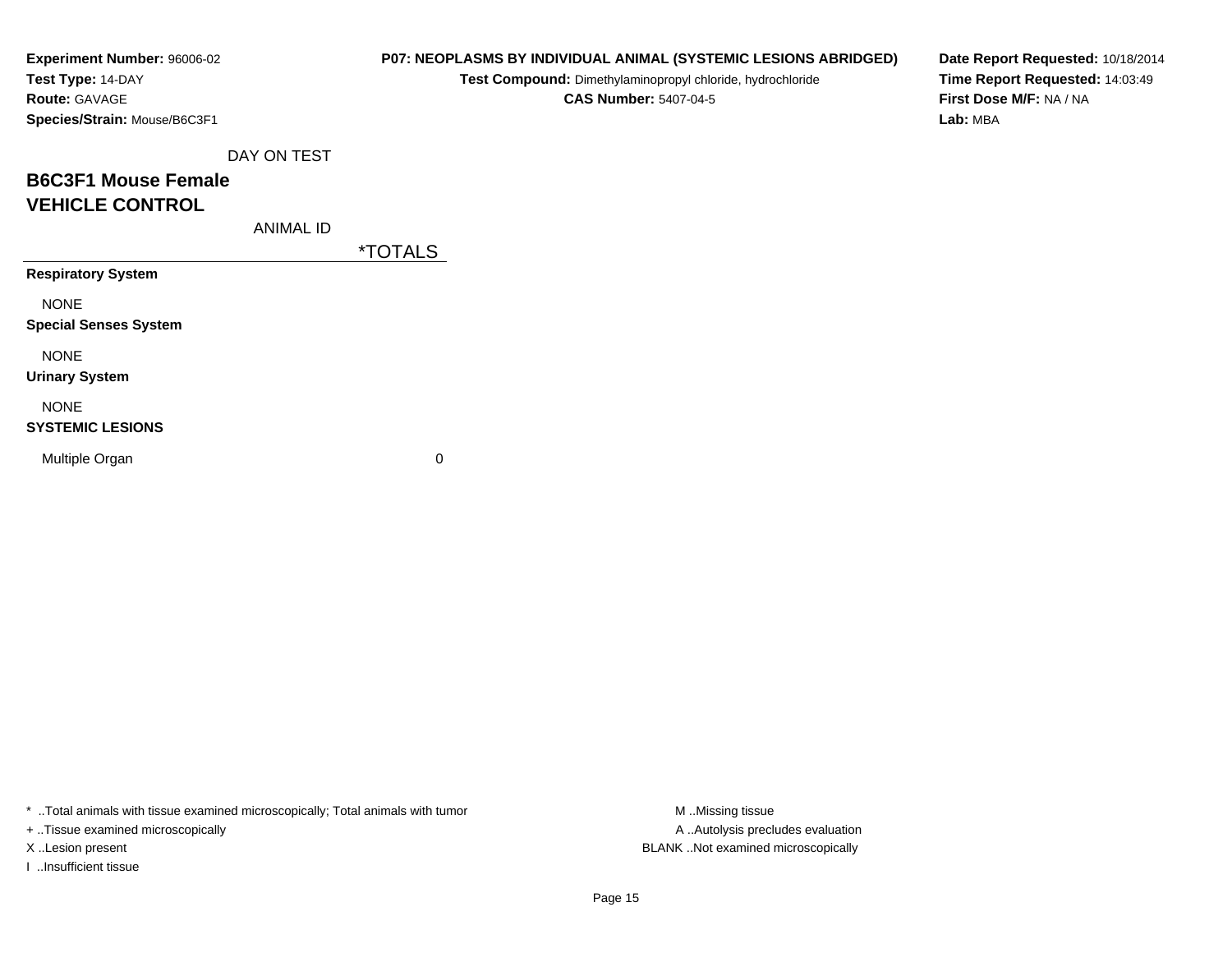| Experiment Number: 96006-02  |
|------------------------------|
| Test Type: 14-DAY            |
| <b>Route:</b> GAVAGE         |
| Species/Strain: Mouse/B6C3F1 |

**Test Compound:** Dimethylaminopropyl chloride, hydrochloride**CAS Number:** 5407-04-5

**Date Report Requested:** 10/18/2014**Time Report Requested:** 14:03:49**First Dose M/F:** NA / NA**Lab:** MBA

DAY ON TEST

### **B6C3F1 Mouse Female6.25 MG/KG**

ANIMAL ID

\*TOTALS

**Alimentary System**

NONE

**Cardiovascular System**

NONE

**Endocrine System**

NONE

**General Body System**

NONE

**Genital System**

NONE

**Hematopoietic System**

NONE

**Integumentary System**

NONE

**Musculoskeletal System**

NONE

**Nervous System**

NONE

\* ..Total animals with tissue examined microscopically; Total animals with tumor **M** ..Missing tissue M ..Missing tissue

+ ..Tissue examined microscopically

I ..Insufficient tissue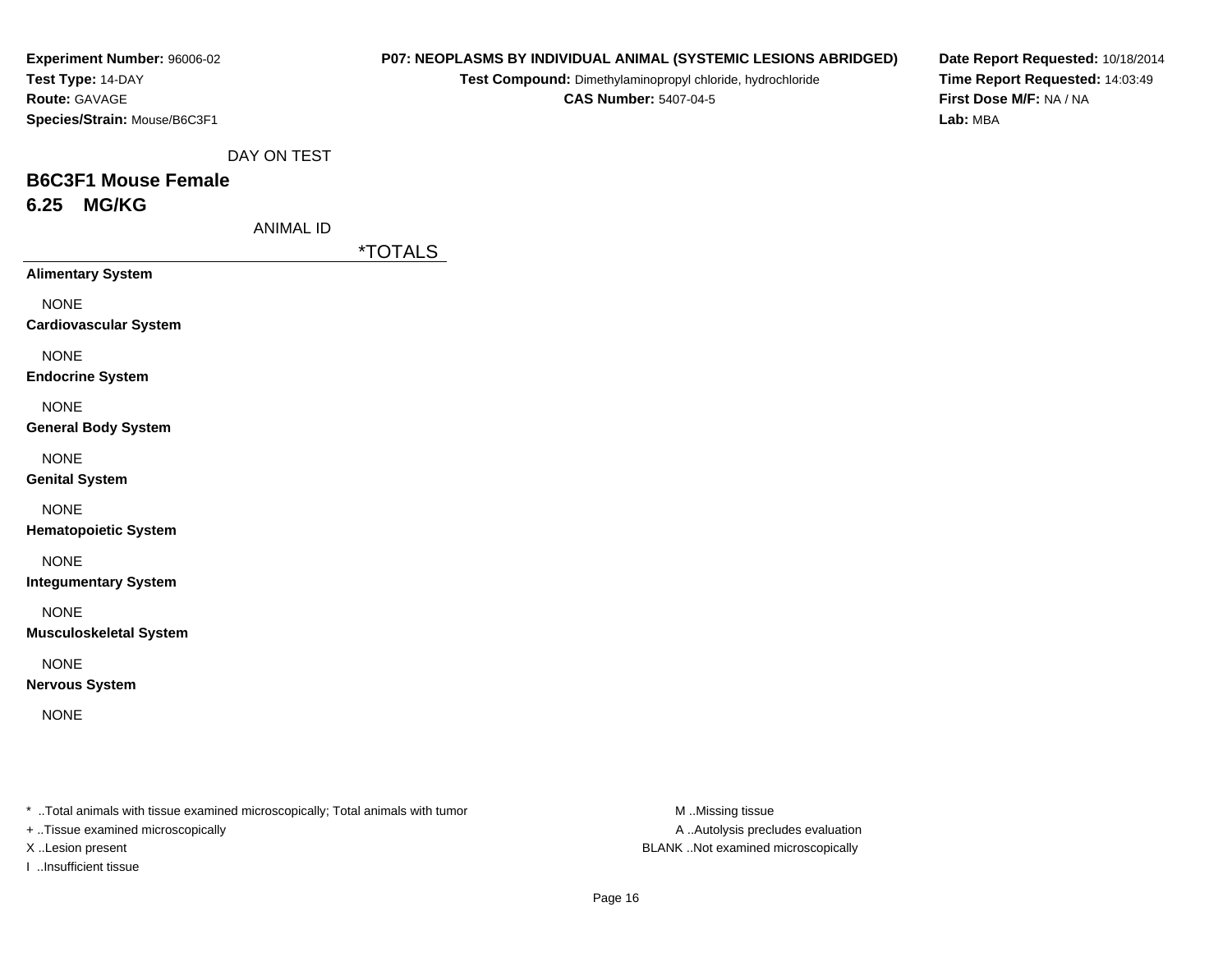| Experiment Number: 96006-02  | P07: NEOPLASMS BY INDIVIDUAL ANIMAL (SYSTEMIC LESIONS ABRIDGED) |  |  |  |  |
|------------------------------|-----------------------------------------------------------------|--|--|--|--|
| Test Type: 14-DAY            | Test Compound: Dimethylaminopropyl chloride, hydrochloride      |  |  |  |  |
| <b>Route: GAVAGE</b>         | <b>CAS Number: 5407-04-5</b>                                    |  |  |  |  |
| Species/Strain: Mouse/B6C3F1 |                                                                 |  |  |  |  |
| DAY ON TEST                  |                                                                 |  |  |  |  |
| <b>B6C3F1 Mouse Female</b>   |                                                                 |  |  |  |  |
| <b>MG/KG</b><br>6.25         |                                                                 |  |  |  |  |
| <b>ANIMAL ID</b>             |                                                                 |  |  |  |  |
|                              | <i><b>*TOTALS</b></i>                                           |  |  |  |  |
| <b>Respiratory System</b>    |                                                                 |  |  |  |  |
| <b>NONE</b>                  |                                                                 |  |  |  |  |
| <b>Special Senses System</b> |                                                                 |  |  |  |  |
| <b>NONE</b>                  |                                                                 |  |  |  |  |
| <b>Urinary System</b>        |                                                                 |  |  |  |  |
| <b>NONE</b>                  |                                                                 |  |  |  |  |
| <b>SYSTEMIC LESIONS</b>      |                                                                 |  |  |  |  |
| Multiple Organ               | 0                                                               |  |  |  |  |

+ ..Tissue examined microscopically

I ..Insufficient tissue

A ..Autolysis precludes evaluation X ..Lesion present BLANK ..Not examined microscopically

**Date Report Requested:** 10/18/2014**Time Report Requested:** 14:03:49**First Dose M/F:** NA / NA**Lab:** MBA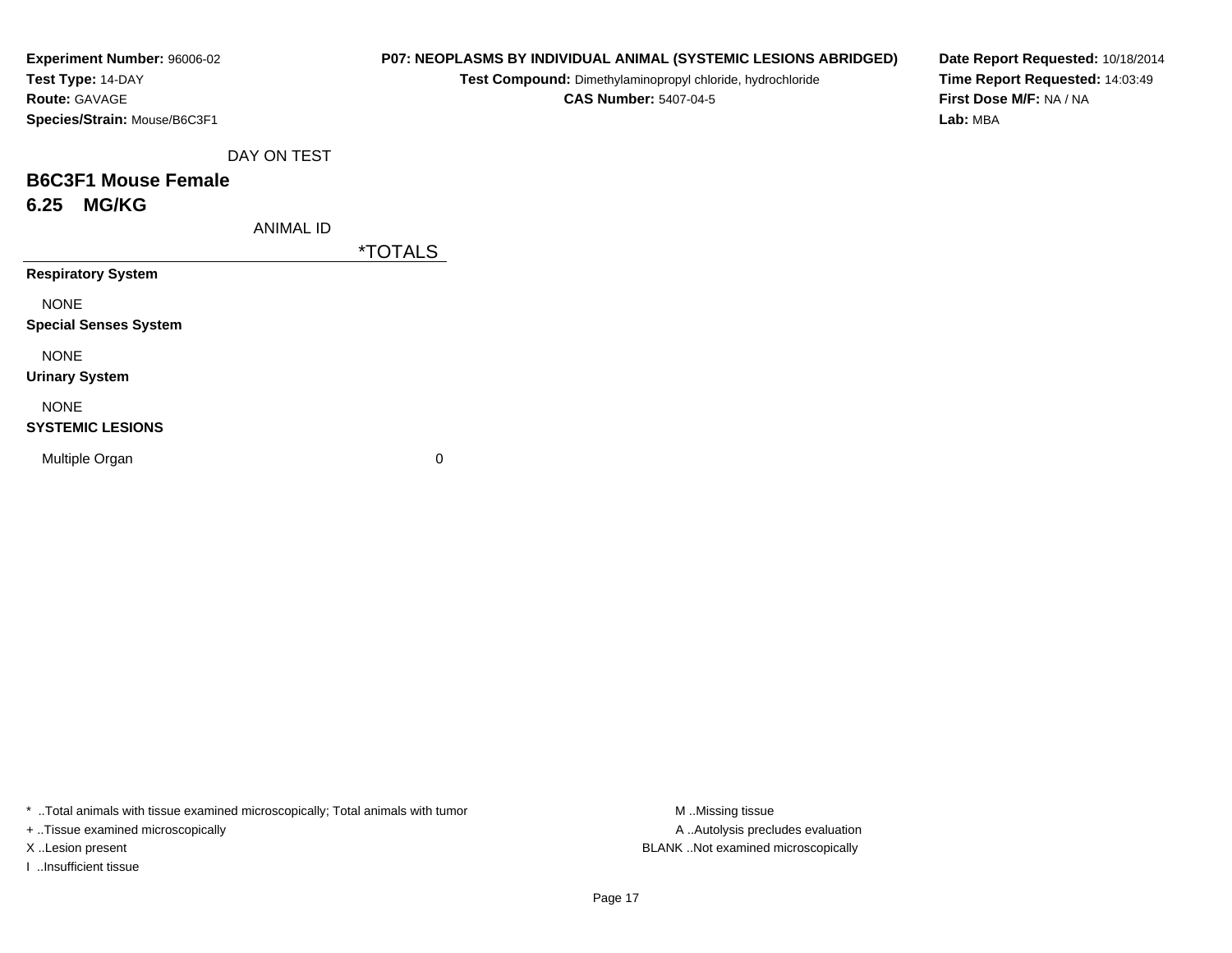| Experiment Number: 96006-02  |
|------------------------------|
| Test Type: 14-DAY            |
| <b>Route: GAVAGE</b>         |
| Species/Strain: Mouse/B6C3F1 |

**Test Compound:** Dimethylaminopropyl chloride, hydrochloride**CAS Number:** 5407-04-5

**Date Report Requested:** 10/18/2014**Time Report Requested:** 14:03:49**First Dose M/F:** NA / NA**Lab:** MBA

DAY ON TEST

### **B6C3F1 Mouse Female12.5 MG/KG**

ANIMAL ID

\*TOTALS

**Alimentary System**

NONE

**Cardiovascular System**

NONE

**Endocrine System**

NONE

**General Body System**

NONE

**Genital System**

NONE

**Hematopoietic System**

NONE

**Integumentary System**

NONE

**Musculoskeletal System**

NONE

**Nervous System**

NONE

\* ..Total animals with tissue examined microscopically; Total animals with tumor **M** ..Missing tissue M ..Missing tissue

+ ..Tissue examined microscopically

I ..Insufficient tissue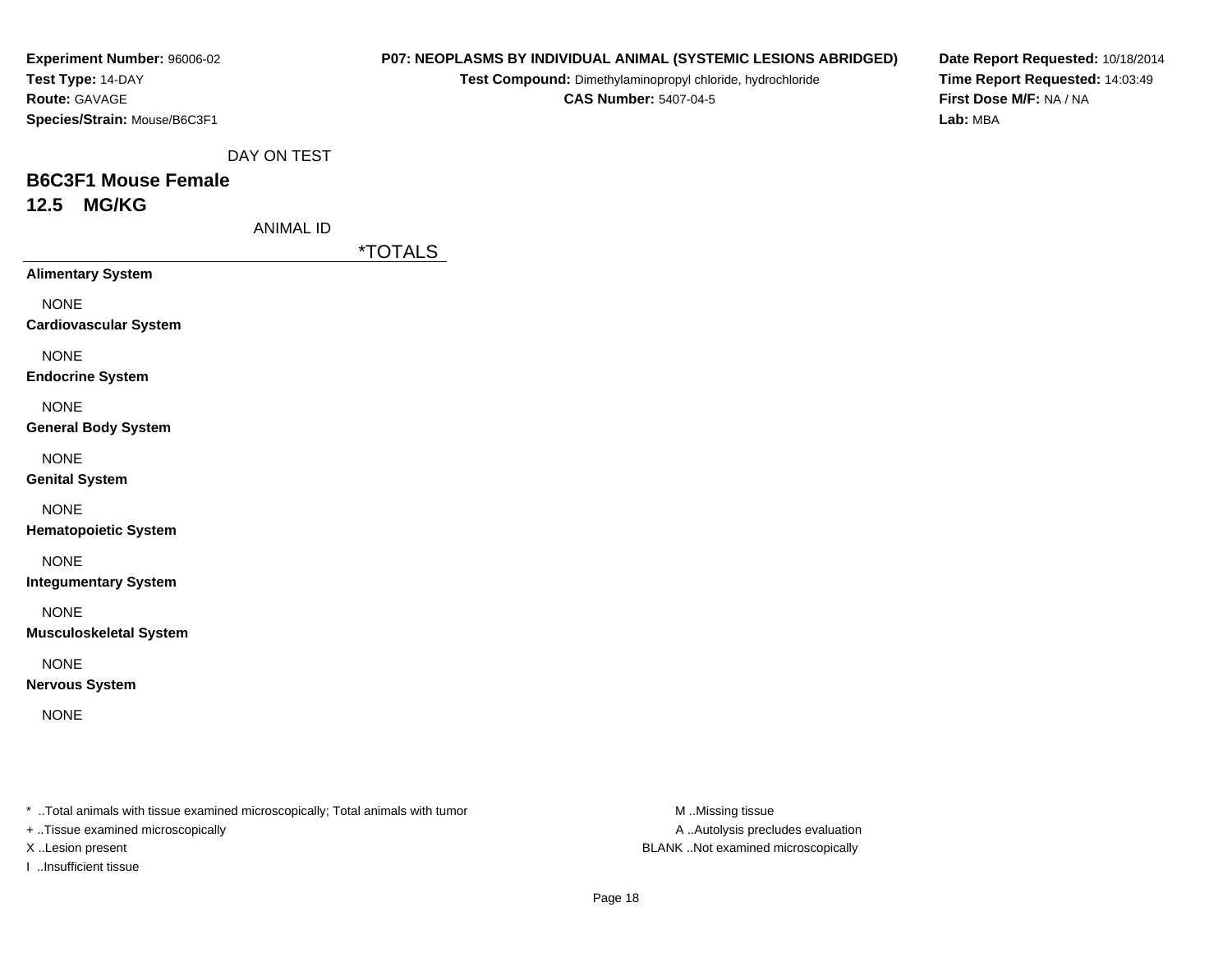| <b>Experiment Number: 96006-02</b> |             | <b>P07: NEOPLASMS</b> |
|------------------------------------|-------------|-----------------------|
| Test Type: 14-DAY                  |             | <b>Test Co</b>        |
| <b>Route: GAVAGE</b>               |             |                       |
| Species/Strain: Mouse/B6C3F1       |             |                       |
|                                    | DAY ON TEST |                       |
| <b>B6C3F1 Mouse Female</b>         |             |                       |
| 12.5 MG/KG                         |             |                       |
|                                    | ANIMAL ID   |                       |
|                                    |             | <i><b>*TOTALS</b></i> |
| <b>Respiratory System</b>          |             |                       |
| <b>NONE</b>                        |             |                       |

**Special Senses System**

NONE

**Urinary System**

NONE

#### **SYSTEMIC LESIONS**

Multiple Organ

 $\mathbf n$  0

\* ..Total animals with tissue examined microscopically; Total animals with tumor **M** . Missing tissue M ..Missing tissue

+ ..Tissue examined microscopically

I ..Insufficient tissue

**BY INDIVIDUAL ANIMAL (SYSTEMIC LESIONS ABRIDGED)** 

**ompound:** Dimethylaminopropyl chloride, hydrochloride

**CAS Number:** 5407-04-5

**Date Report Requested:** 10/18/2014**Time Report Requested:** 14:03:49**First Dose M/F:** NA / NA**Lab:** MBA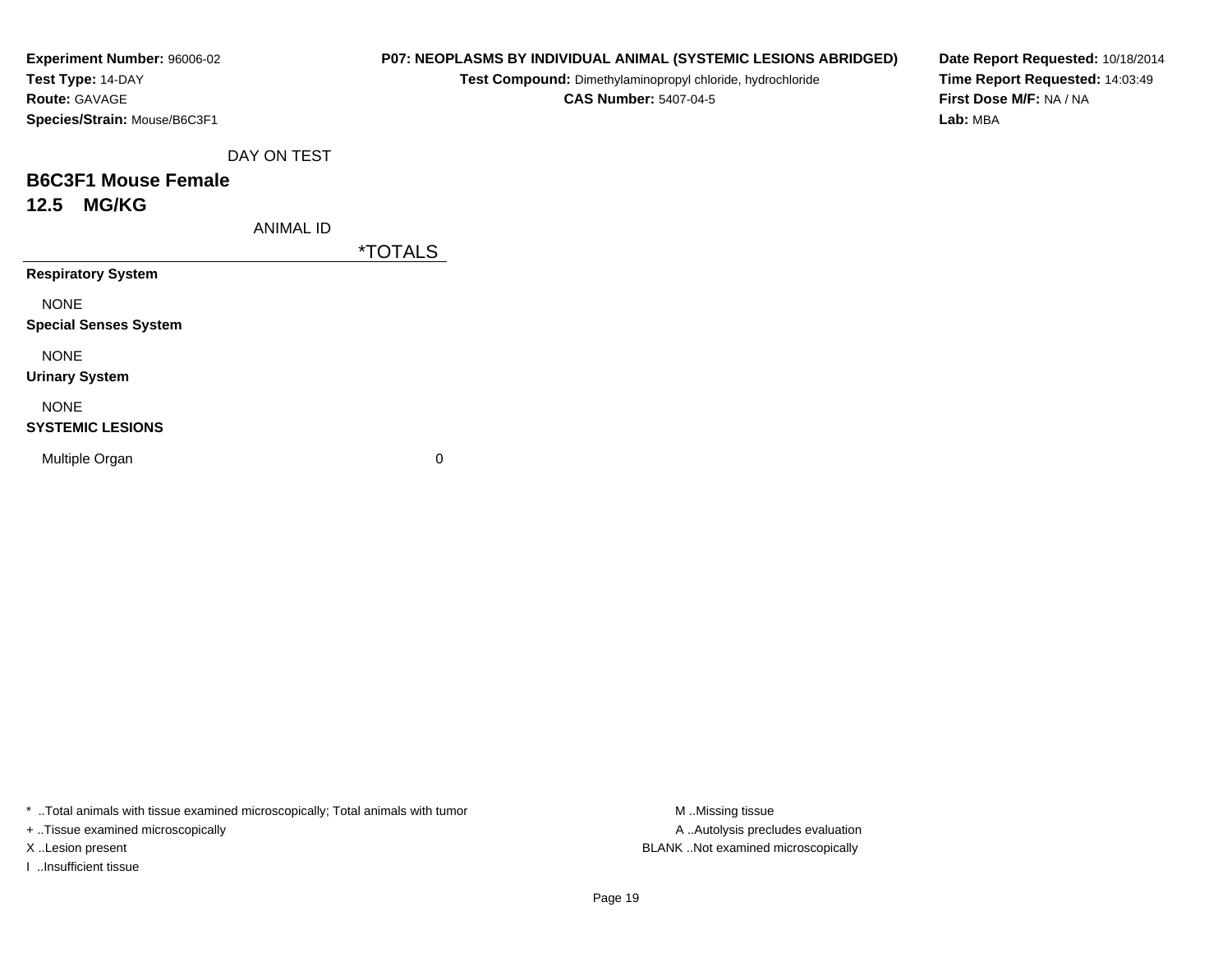| Experiment Number: 96006-02                                                    |                  |                       |                                                            |                              | P07: NEOPLASMS BY INDIVIDUAL ANIMAL (SYSTEMIC LESIONS ABRIDGED) | Date Report Requested: 10/18/2014 |
|--------------------------------------------------------------------------------|------------------|-----------------------|------------------------------------------------------------|------------------------------|-----------------------------------------------------------------|-----------------------------------|
| Test Type: 14-DAY                                                              |                  |                       | Test Compound: Dimethylaminopropyl chloride, hydrochloride |                              |                                                                 | Time Report Requested: 14:03:49   |
| Route: GAVAGE                                                                  |                  |                       |                                                            | <b>CAS Number: 5407-04-5</b> |                                                                 | First Dose M/F: NA / NA           |
| Species/Strain: Mouse/B6C3F1                                                   |                  |                       |                                                            |                              |                                                                 | Lab: MBA                          |
|                                                                                |                  |                       |                                                            |                              |                                                                 |                                   |
|                                                                                | DAY ON TEST      |                       |                                                            |                              |                                                                 |                                   |
| <b>B6C3F1 Mouse Female</b>                                                     |                  |                       |                                                            |                              |                                                                 |                                   |
| 25 MG/KG                                                                       |                  |                       |                                                            |                              |                                                                 |                                   |
|                                                                                | <b>ANIMAL ID</b> |                       |                                                            |                              |                                                                 |                                   |
|                                                                                |                  | <i><b>*TOTALS</b></i> |                                                            |                              |                                                                 |                                   |
| <b>Alimentary System</b>                                                       |                  |                       |                                                            |                              |                                                                 |                                   |
|                                                                                |                  |                       |                                                            |                              |                                                                 |                                   |
| <b>NONE</b>                                                                    |                  |                       |                                                            |                              |                                                                 |                                   |
| <b>Cardiovascular System</b>                                                   |                  |                       |                                                            |                              |                                                                 |                                   |
| <b>NONE</b>                                                                    |                  |                       |                                                            |                              |                                                                 |                                   |
| <b>Endocrine System</b>                                                        |                  |                       |                                                            |                              |                                                                 |                                   |
| <b>NONE</b>                                                                    |                  |                       |                                                            |                              |                                                                 |                                   |
| <b>General Body System</b>                                                     |                  |                       |                                                            |                              |                                                                 |                                   |
|                                                                                |                  |                       |                                                            |                              |                                                                 |                                   |
| <b>NONE</b>                                                                    |                  |                       |                                                            |                              |                                                                 |                                   |
| <b>Genital System</b>                                                          |                  |                       |                                                            |                              |                                                                 |                                   |
| <b>NONE</b>                                                                    |                  |                       |                                                            |                              |                                                                 |                                   |
| <b>Hematopoietic System</b>                                                    |                  |                       |                                                            |                              |                                                                 |                                   |
|                                                                                |                  |                       |                                                            |                              |                                                                 |                                   |
| <b>NONE</b>                                                                    |                  |                       |                                                            |                              |                                                                 |                                   |
| <b>Integumentary System</b>                                                    |                  |                       |                                                            |                              |                                                                 |                                   |
| <b>NONE</b>                                                                    |                  |                       |                                                            |                              |                                                                 |                                   |
| <b>Musculoskeletal System</b>                                                  |                  |                       |                                                            |                              |                                                                 |                                   |
|                                                                                |                  |                       |                                                            |                              |                                                                 |                                   |
| <b>NONE</b>                                                                    |                  |                       |                                                            |                              |                                                                 |                                   |
| <b>Nervous System</b>                                                          |                  |                       |                                                            |                              |                                                                 |                                   |
| <b>NONE</b>                                                                    |                  |                       |                                                            |                              |                                                                 |                                   |
|                                                                                |                  |                       |                                                            |                              |                                                                 |                                   |
|                                                                                |                  |                       |                                                            |                              |                                                                 |                                   |
|                                                                                |                  |                       |                                                            |                              |                                                                 |                                   |
| * Total animals with tissue examined microscopically; Total animals with tumor |                  |                       |                                                            |                              | M Missing tissue                                                |                                   |
| + Tissue examined microscopically                                              |                  |                       |                                                            |                              | A  Autolysis precludes evaluation                               |                                   |
| X Lesion present                                                               |                  |                       |                                                            |                              | BLANK Not examined microscopically                              |                                   |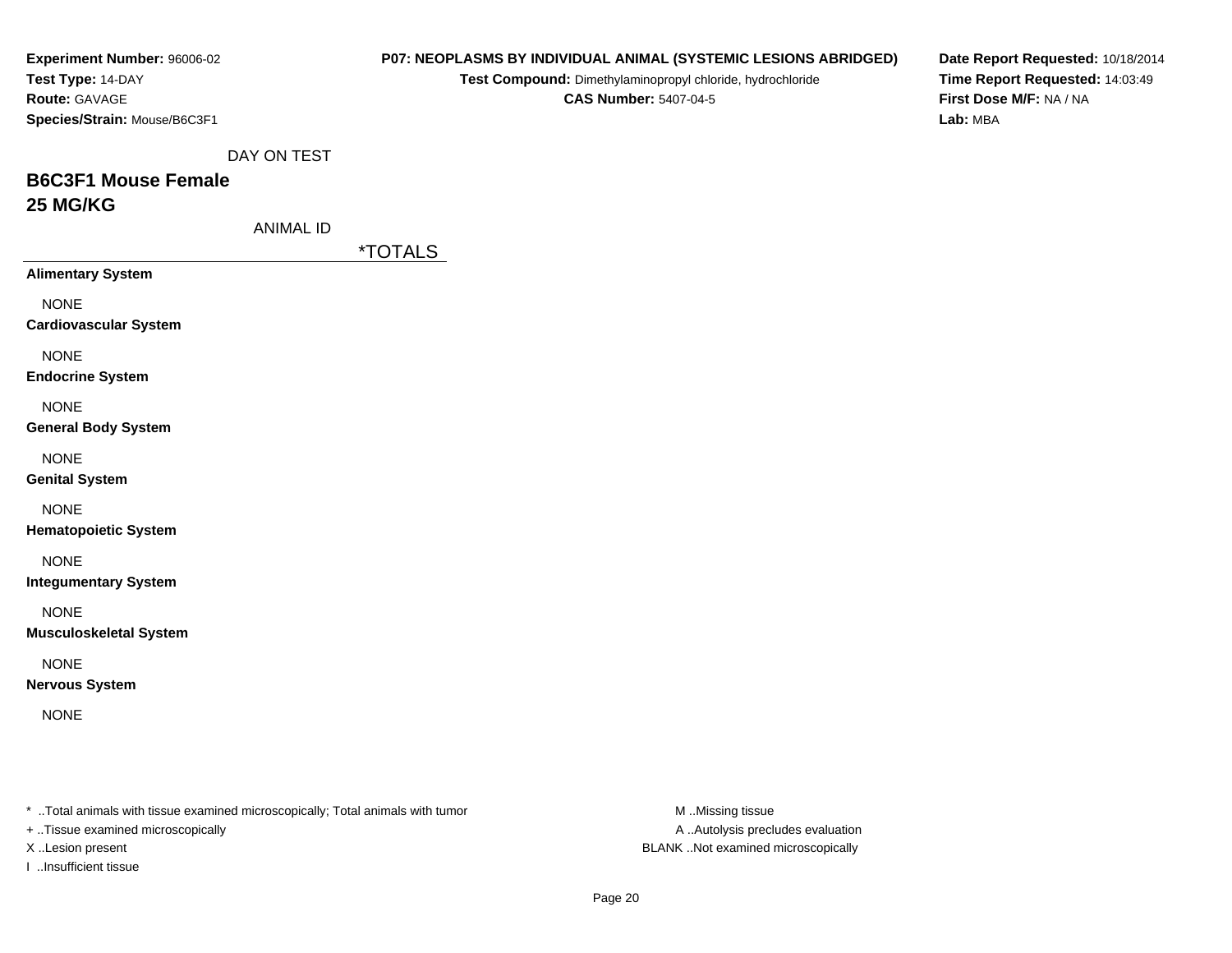| Experiment Number: 96006-02  |                  | P07: NEOPLASMS BY INDIVIDUAL ANIMAL (SYSTEMIC LESIONS ABRIDGED) | Date Report Requested: 10/18/2014 |
|------------------------------|------------------|-----------------------------------------------------------------|-----------------------------------|
| Test Type: 14-DAY            |                  | Test Compound: Dimethylaminopropyl chloride, hydrochloride      | Time Report Requested: 14:03:49   |
| Route: GAVAGE                |                  | <b>CAS Number: 5407-04-5</b>                                    | First Dose M/F: NA / NA           |
| Species/Strain: Mouse/B6C3F1 |                  |                                                                 | Lab: MBA                          |
|                              | DAY ON TEST      |                                                                 |                                   |
| <b>B6C3F1 Mouse Female</b>   |                  |                                                                 |                                   |
| <b>25 MG/KG</b>              |                  |                                                                 |                                   |
|                              | <b>ANIMAL ID</b> |                                                                 |                                   |
|                              |                  | <i><b>*TOTALS</b></i>                                           |                                   |
| <b>Respiratory System</b>    |                  |                                                                 |                                   |
| <b>NONE</b>                  |                  |                                                                 |                                   |
| <b>Special Senses System</b> |                  |                                                                 |                                   |
| <b>NONE</b>                  |                  |                                                                 |                                   |
| <b>Urinary System</b>        |                  |                                                                 |                                   |
| <b>NONE</b>                  |                  |                                                                 |                                   |
| <b>SYSTEMIC LESIONS</b>      |                  |                                                                 |                                   |
| Multiple Organ               |                  | 0                                                               |                                   |
|                              |                  |                                                                 |                                   |
|                              |                  |                                                                 |                                   |

+ ..Tissue examined microscopically

I ..Insufficient tissue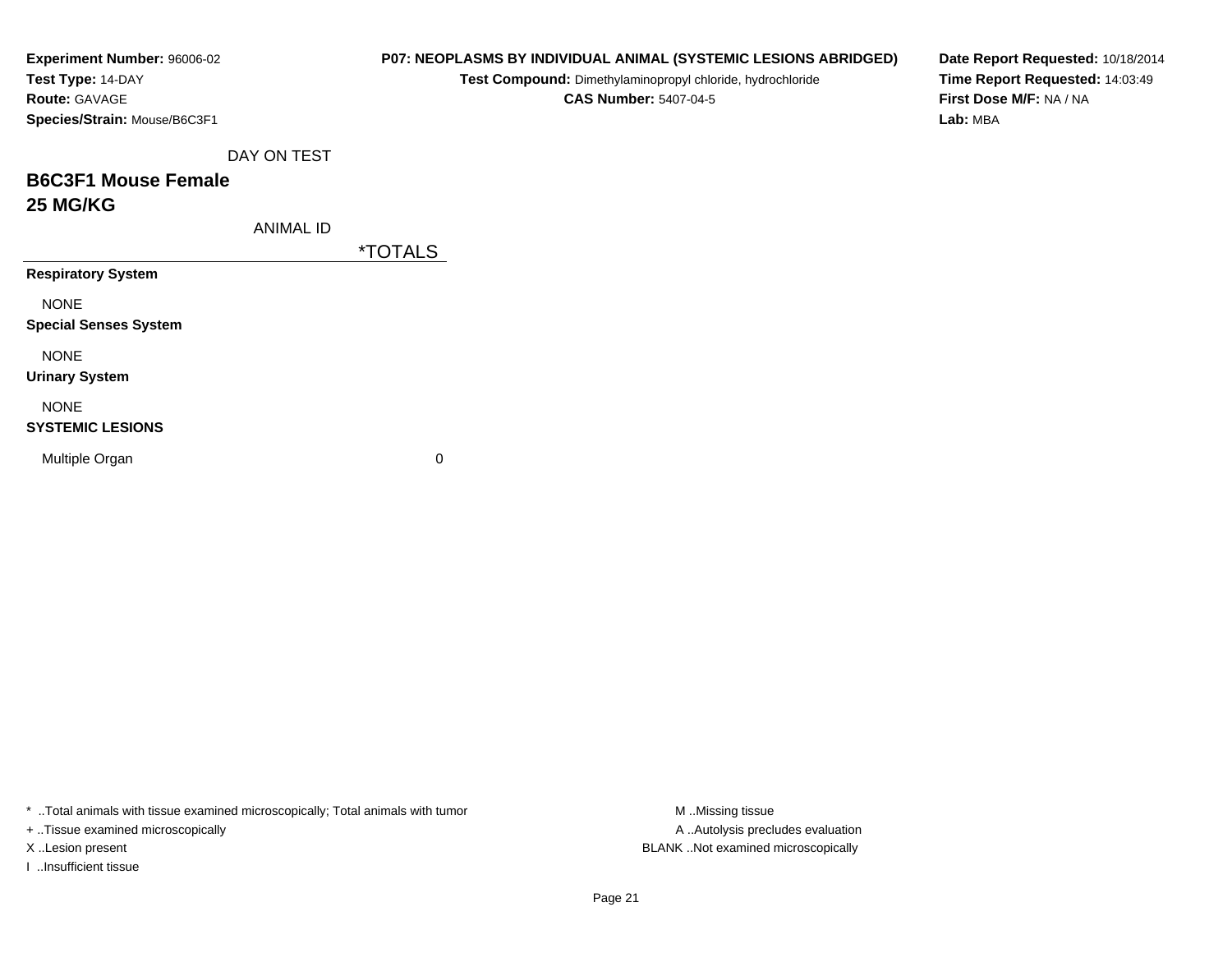| Experiment Number: 96006-02                                                    |                  |                       |                                                            |                              | P07: NEOPLASMS BY INDIVIDUAL ANIMAL (SYSTEMIC LESIONS ABRIDGED) | Date Report Requested: 10/18/2014 |
|--------------------------------------------------------------------------------|------------------|-----------------------|------------------------------------------------------------|------------------------------|-----------------------------------------------------------------|-----------------------------------|
| Test Type: 14-DAY                                                              |                  |                       | Test Compound: Dimethylaminopropyl chloride, hydrochloride |                              |                                                                 | Time Report Requested: 14:03:49   |
| Route: GAVAGE                                                                  |                  |                       |                                                            | <b>CAS Number: 5407-04-5</b> |                                                                 | First Dose M/F: NA / NA           |
| Species/Strain: Mouse/B6C3F1                                                   |                  |                       |                                                            |                              |                                                                 | Lab: MBA                          |
|                                                                                |                  |                       |                                                            |                              |                                                                 |                                   |
|                                                                                | DAY ON TEST      |                       |                                                            |                              |                                                                 |                                   |
| <b>B6C3F1 Mouse Female</b>                                                     |                  |                       |                                                            |                              |                                                                 |                                   |
| <b>50 MG/KG</b>                                                                |                  |                       |                                                            |                              |                                                                 |                                   |
|                                                                                | <b>ANIMAL ID</b> |                       |                                                            |                              |                                                                 |                                   |
|                                                                                |                  | <i><b>*TOTALS</b></i> |                                                            |                              |                                                                 |                                   |
| <b>Alimentary System</b>                                                       |                  |                       |                                                            |                              |                                                                 |                                   |
|                                                                                |                  |                       |                                                            |                              |                                                                 |                                   |
| <b>NONE</b>                                                                    |                  |                       |                                                            |                              |                                                                 |                                   |
| <b>Cardiovascular System</b>                                                   |                  |                       |                                                            |                              |                                                                 |                                   |
| <b>NONE</b>                                                                    |                  |                       |                                                            |                              |                                                                 |                                   |
| <b>Endocrine System</b>                                                        |                  |                       |                                                            |                              |                                                                 |                                   |
|                                                                                |                  |                       |                                                            |                              |                                                                 |                                   |
| <b>NONE</b>                                                                    |                  |                       |                                                            |                              |                                                                 |                                   |
| <b>General Body System</b>                                                     |                  |                       |                                                            |                              |                                                                 |                                   |
| <b>NONE</b>                                                                    |                  |                       |                                                            |                              |                                                                 |                                   |
| <b>Genital System</b>                                                          |                  |                       |                                                            |                              |                                                                 |                                   |
| <b>NONE</b>                                                                    |                  |                       |                                                            |                              |                                                                 |                                   |
| <b>Hematopoietic System</b>                                                    |                  |                       |                                                            |                              |                                                                 |                                   |
|                                                                                |                  |                       |                                                            |                              |                                                                 |                                   |
| <b>NONE</b>                                                                    |                  |                       |                                                            |                              |                                                                 |                                   |
| <b>Integumentary System</b>                                                    |                  |                       |                                                            |                              |                                                                 |                                   |
| <b>NONE</b>                                                                    |                  |                       |                                                            |                              |                                                                 |                                   |
| <b>Musculoskeletal System</b>                                                  |                  |                       |                                                            |                              |                                                                 |                                   |
|                                                                                |                  |                       |                                                            |                              |                                                                 |                                   |
| <b>NONE</b>                                                                    |                  |                       |                                                            |                              |                                                                 |                                   |
| <b>Nervous System</b>                                                          |                  |                       |                                                            |                              |                                                                 |                                   |
| <b>NONE</b>                                                                    |                  |                       |                                                            |                              |                                                                 |                                   |
|                                                                                |                  |                       |                                                            |                              |                                                                 |                                   |
|                                                                                |                  |                       |                                                            |                              |                                                                 |                                   |
|                                                                                |                  |                       |                                                            |                              |                                                                 |                                   |
| * Total animals with tissue examined microscopically; Total animals with tumor |                  |                       |                                                            |                              | M Missing tissue                                                |                                   |
| + Tissue examined microscopically                                              |                  |                       |                                                            |                              | A  Autolysis precludes evaluation                               |                                   |
| X Lesion present                                                               |                  |                       |                                                            |                              | BLANK Not examined microscopically                              |                                   |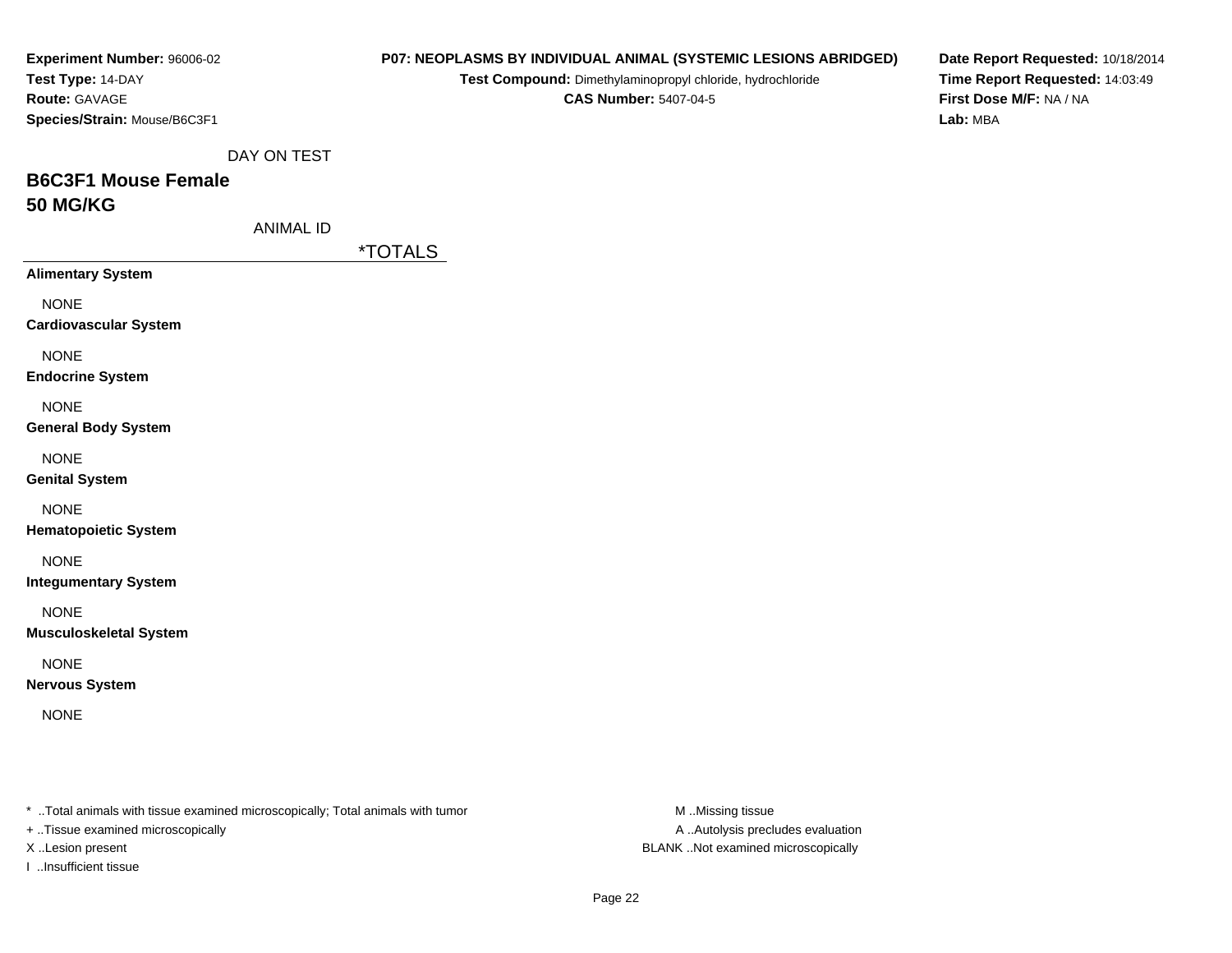| Experiment Number: 96006-02  |                  |                       | P07: NEOPLASMS BY INDIVIDUAL ANIMAL (SYSTEMIC LESIONS ABRIDGED) | Date Report Requested: 10/18/2014                          |
|------------------------------|------------------|-----------------------|-----------------------------------------------------------------|------------------------------------------------------------|
| Test Type: 14-DAY            |                  |                       | Test Compound: Dimethylaminopropyl chloride, hydrochloride      | Time Report Requested: 14:03:49<br>First Dose M/F: NA / NA |
| Route: GAVAGE                |                  |                       | <b>CAS Number: 5407-04-5</b>                                    |                                                            |
| Species/Strain: Mouse/B6C3F1 |                  |                       |                                                                 | Lab: MBA                                                   |
|                              | DAY ON TEST      |                       |                                                                 |                                                            |
| <b>B6C3F1 Mouse Female</b>   |                  |                       |                                                                 |                                                            |
| <b>50 MG/KG</b>              |                  |                       |                                                                 |                                                            |
|                              | <b>ANIMAL ID</b> |                       |                                                                 |                                                            |
|                              |                  | <i><b>*TOTALS</b></i> |                                                                 |                                                            |
| <b>Respiratory System</b>    |                  |                       |                                                                 |                                                            |
| <b>NONE</b>                  |                  |                       |                                                                 |                                                            |
| <b>Special Senses System</b> |                  |                       |                                                                 |                                                            |
| <b>NONE</b>                  |                  |                       |                                                                 |                                                            |
| <b>Urinary System</b>        |                  |                       |                                                                 |                                                            |
| <b>NONE</b>                  |                  |                       |                                                                 |                                                            |
| <b>SYSTEMIC LESIONS</b>      |                  |                       |                                                                 |                                                            |
| Multiple Organ               |                  | 0                     |                                                                 |                                                            |
|                              |                  |                       |                                                                 |                                                            |
|                              |                  |                       |                                                                 |                                                            |

+ ..Tissue examined microscopically

I ..Insufficient tissue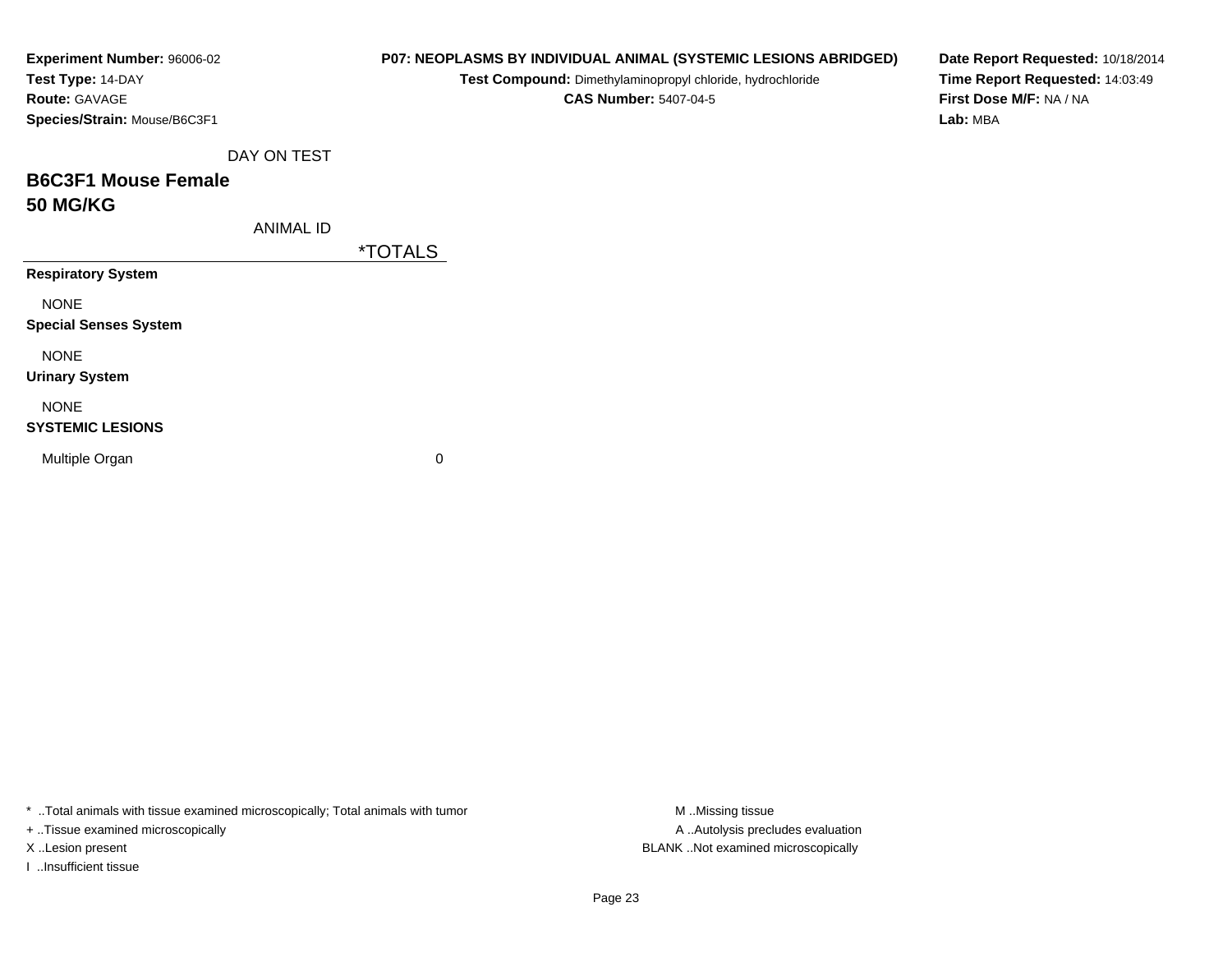| Experiment Number: 96006-02  |  |
|------------------------------|--|
| Test Type: 14-DAY            |  |
| <b>Route: GAVAGE</b>         |  |
| Species/Strain: Mouse/B6C3F1 |  |

**Test Compound:** Dimethylaminopropyl chloride, hydrochloride

**CAS Number:** 5407-04-5

**Date Report Requested:** 10/18/2014**Time Report Requested:** 14:03:49**First Dose M/F:** NA / NA**Lab:** MBA

DAY ON TEST

### **B6C3F1 Mouse Female100 MG/KG**

ANIMAL ID

\*TOTALS

**Alimentary System**

NONE

**Cardiovascular System**

NONE

**Endocrine System**

NONE

**General Body System**

NONE

**Genital System**

NONE

**Hematopoietic System**

NONE

**Integumentary System**

NONE

**Musculoskeletal System**

NONE

**Nervous System**

NONE

\* ..Total animals with tissue examined microscopically; Total animals with tumor **M** ..Missing tissue M ..Missing tissue

+ ..Tissue examined microscopically

I ..Insufficient tissue